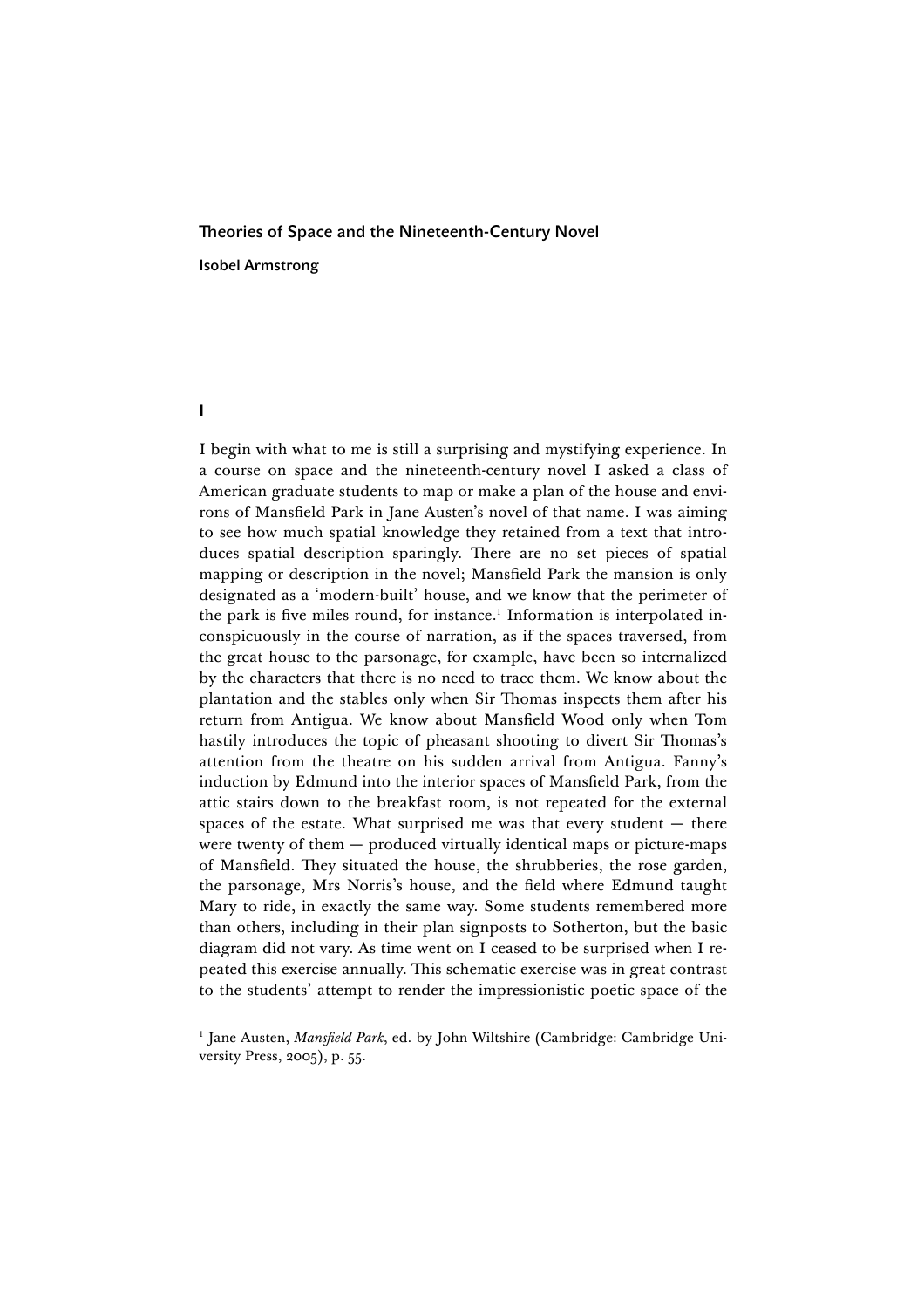first chapter of *The Mill on the Floss*, where every representation was wildly different.

But the question this exercise makes one ask is, how does the novelist, through the signifying power of language alone, enable a reader to *experience*, or feel that she experiences, the lived, immediate nature of threedimensional space? How does the novelist produce a mimesis of the a priori of space? Though we are used to thinking of the novel in terms of consciousnesses, if we subtract the element of space from the nineteenthcentury novel it would be hard to say what is left. Elaine Scarry has asked the same kind of question with regard to the sensory elements of the novel: how does the novelist invoke the vividness of sensory experience through the mediating power of the mere signifiers of language?<sup>2</sup> But sensuous experience explicitly invokes correlative sense data, whereas the lived experience of space, as scenes of the novel unfold, is not simply a matter of offering stage directions. The production of space in fiction is more embedded than this and less explicit.

The historical poetics of the chronotope, M. M. Bakhtin's term for narrative elements where time and space mutually intensify and become dynamic, is one approach to the problem. In the chronotope, history becomes visible as space, and the 'when' of the novel and the 'where' of the novel, as Franco Moretti elegantly puts it, come together in a unique convergence, one that could only occur at this juncture in the narrative and at this historical moment.<sup>3</sup> Making narrative space a priority would mean stressing that the 'where it happens' of narrative generates 'what happens' at least as much as the 'when' of temporality. But Bakhtin begins with time, and doesn't ask how language creates spatiality through the signifier: 'Time, as it were, takes on flesh, becomes artistically visible; likewise space becomes charged and responsive to the movements of time.'4

This is a two-part discussion. I begin by suggesting how we imaginatively live space in fiction by turning to Kant, who is foundational. Because of this foundational status I repeat, though I modify, a discussion

 <sup>2</sup> Elaine Scarry, *Dreaming by the Book* (New York: Farrar, Straus and Giroux, 1999).

<sup>3</sup> Franco Moretti, *Atlas of the European Novel 1800*–*1900* (London: Verso, 1998), p. 70.

<sup>4</sup> M. M. Bakhtin, *The Dialogic Imagination: Four Essays*, ed. by Michael Holquist, trans. by Michael Holquist and Caryl Emerson (Austin: University of Texas Press, 1982), p. 84.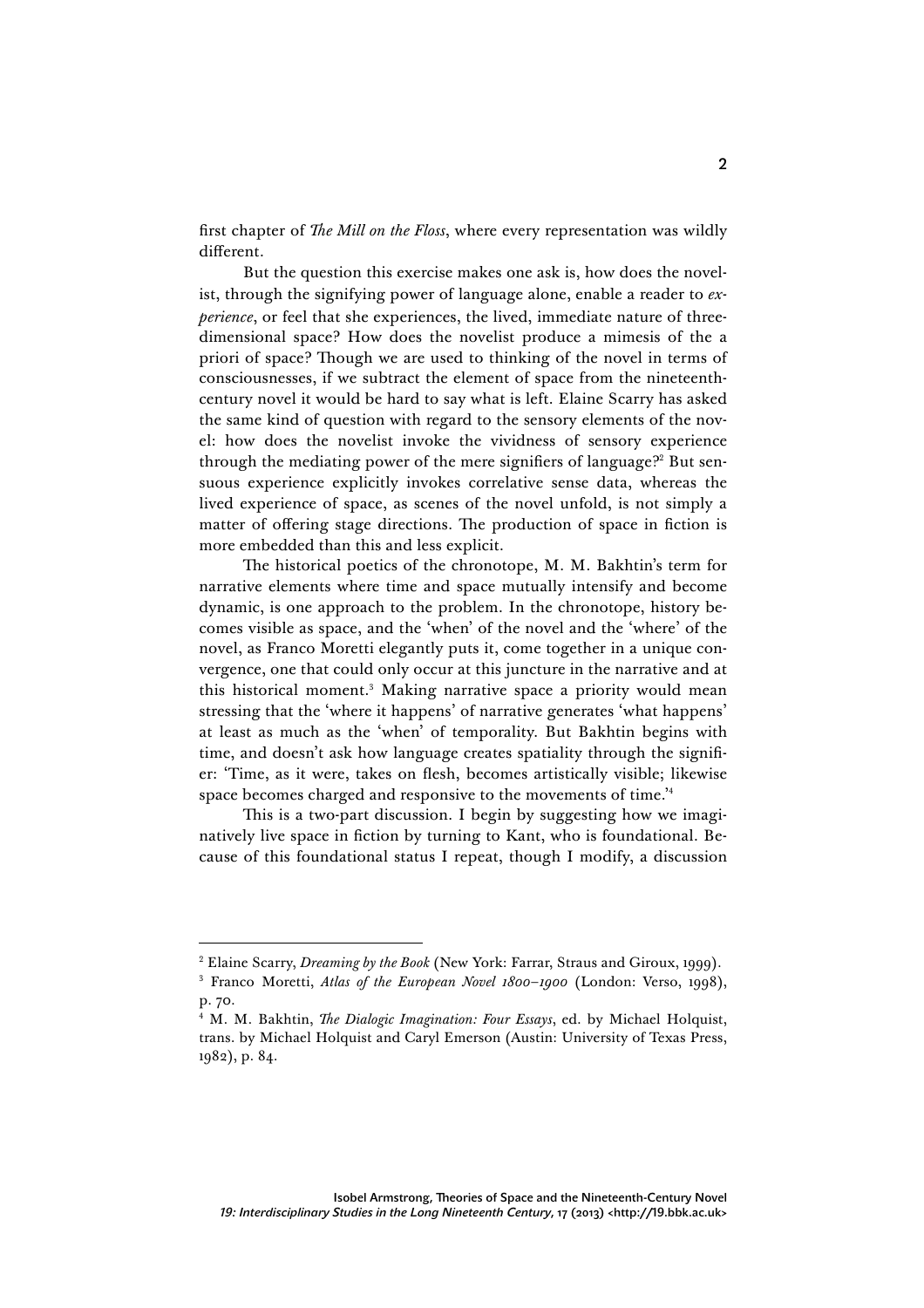of Kant I have published earlier.<sup>5</sup> But though I rehearse an earlier argument, my emphasis is rather different. In returning to Kant's principles I am interested in how we are persuaded to imagine and feel space phenomenologically as much as in the abstract logic that grounds his axioms. In the second part of this article I discuss the suggestiveness and limitations of a number of theories of space: Bachelard, Lefebvre, Foucault, and Deleuze.

I begin with Kant's philosophical reading of space because it illuminates the category of space and its social meaning in the Victorian novel. Space, Kant wrote in the *Critique of Pure Reason*, is the form of external experience as time is the form of internal experience. So a novel need not simply evoke space, as it would a smell or taste or sight, as in the sight of gravy in the Christmas scene of *Great Expectations* (1861) — which has its later incarnation in the *boeuf en daube* in *To the Lighthouse* (1927) — a scene that resonates in the novel. Whenever Pip goes into an eating-house he is sickened by the sight of food stains, amalgamated and greasy as gravy is: a greasy hat disgusts him. But space in the novel cannot be so easily created as an aspect of sense data. The novel has to make space a constitutive element, to *produce* it so that we feel and imagine it. Narrative is of necessity made temporal through the very act of reading. To some extent the work of creating time in a novel is effected by the linearity of narrative. Not so with space. The simple recapitulation of items in space (dressers, chairs, fireplaces, as, for instance, the interior of Wuthering Heights (1848)) every time the same environment reappears in the narrative, so that repetition makes them take on representational force, is insufficient in itself to create spatial depths and relationships.

Space, Kant writes repeatedly, is the condition of the possibility of the perception of phenomena and not an empirical conception. That's what he means by a priori, of course, coming before. He argues, against those philosophers (Locke and Hume, for instance, in England, or/and Leibniz in Germany) who believed that space is grasped by aggregating a number of particulars and phenomena in the external world, and by deducing and constructing space from them, that this is a circular procedure: it can only be undertaken if space is presupposed in the first place. He makes four propositions that restate his fundamental premise, that space is the condition of perception and not the other way round. First,

 <sup>5</sup> See Isobel Armstrong's 'Spaces of the Nineteenth-Century Novel', in *The Cambridge History of Victorian Literature*, ed. by Kate Flint (Cambridge: Cambridge University Press, 2012), pp. 575–97.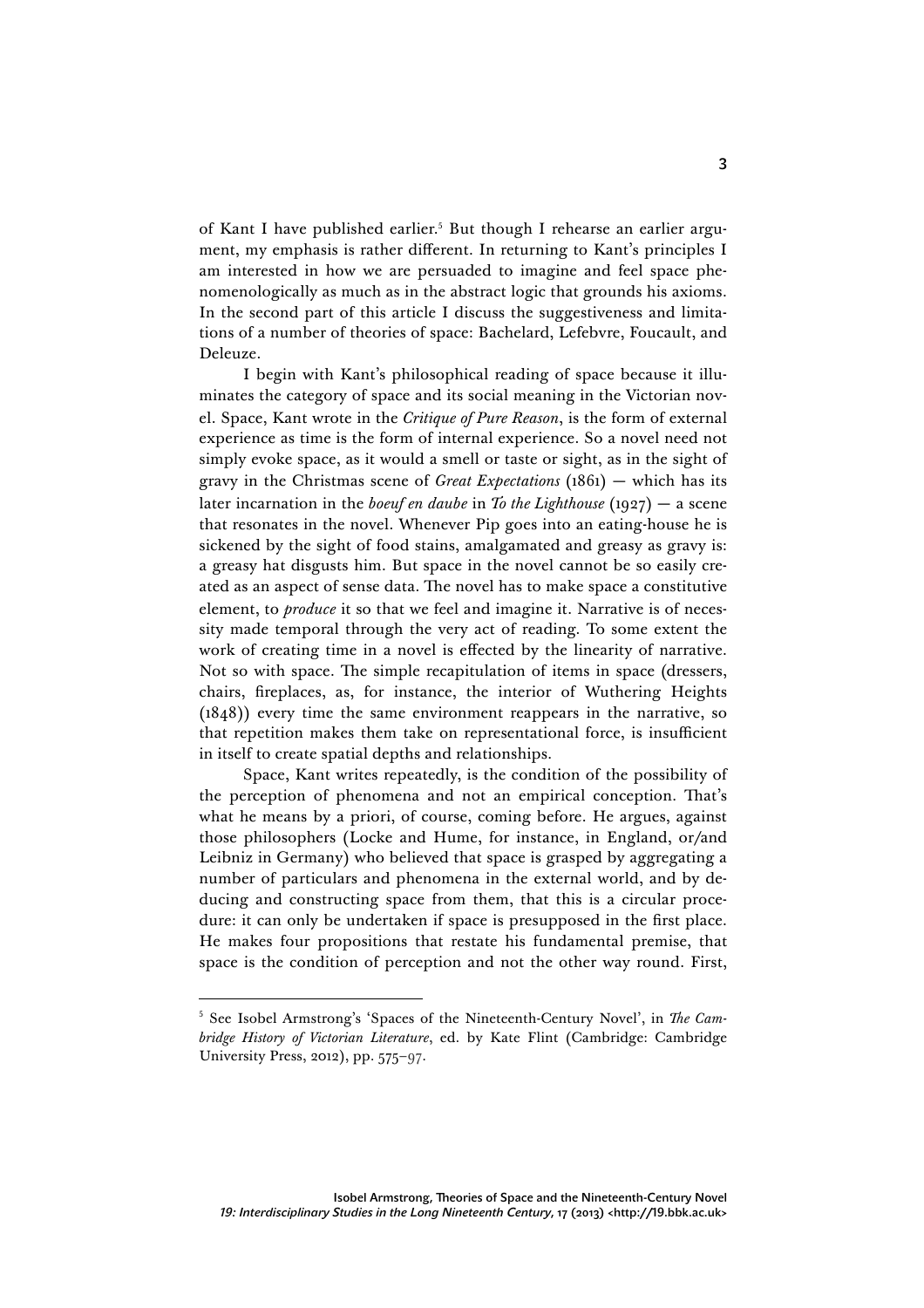space is external, it is 'outside me', understood as relational, and there is the presupposition of space in all external perception, in which things are in different places.<sup>6</sup> The 'representation of space must be presupposed' in positing things side by side and in relation to one another, because without this it would not be possible to posit relations at all. Second, we cannot think space away. Though we can think of it as 'empty of objects', space itself doesn't go away. Third, space is single. Though we may think in terms of a plurality of spaces, division, and partition, space is not put together from segmented units after these are grasped as divided. It begins as a totality, 'essentially one' and is grasped as such. This is what allows us to work out the logical relations of geometry, without recourse to empirical sense data. Finally, space is infinite, all its parts coexisting ad infinitum: it contains us, not us it. For Kant, to be enslaved by the empirical would mean that the mind would be incapable of generating new knowledge.

Furthermore, though space is an experience of an individual consciousness, and no certainty of what we see can be guaranteed or shared, this solipsism is paradoxically a social, collective experience. *Without* human consciousness space and the things in it would be meaningless. Making sense of space, the spatial self, is something human beings share irreducibly. And, though Kant does not write this explicitly, space is the structuring element of all social relationships, from the infant at the breast to the configuration of chairs in a salon or drawing room. (The chronotope of the salon was for Bakhtin one that dominated the nineteenth-century novel.) The first *Critique* was published in 1781, the period when the novel was entering its second great phase, and when a spatial and interspatial subject emerges within it. Though postmodern readings of space, from those of Gilles Deleuze to Michel Serres, have challenged Enlightenment accounts such as Kant's, I will begin with describing 'classical' interspatial consciousness. Even when this interspatial relation is under strain, challenged, or interrupted, it never disappears. And what I want to stress in this article is that the interspatial subject is germane to the novel, that social relations are predicated on it.

To start with, then, the interspatial subject is my theme. But first, another step in Kant's thought needs to be filled in. Kant added a further element to his spatial thought, the body. Indeed, he began with it in an essay of 1768 on orientation in space, following this up with two more es-

j

<sup>6</sup> Immanuel Kant, *Critique of Pure Reason*, trans. by Norman Kemp Smith, 2nd edn (London: Macmillan, 1933), p. 68.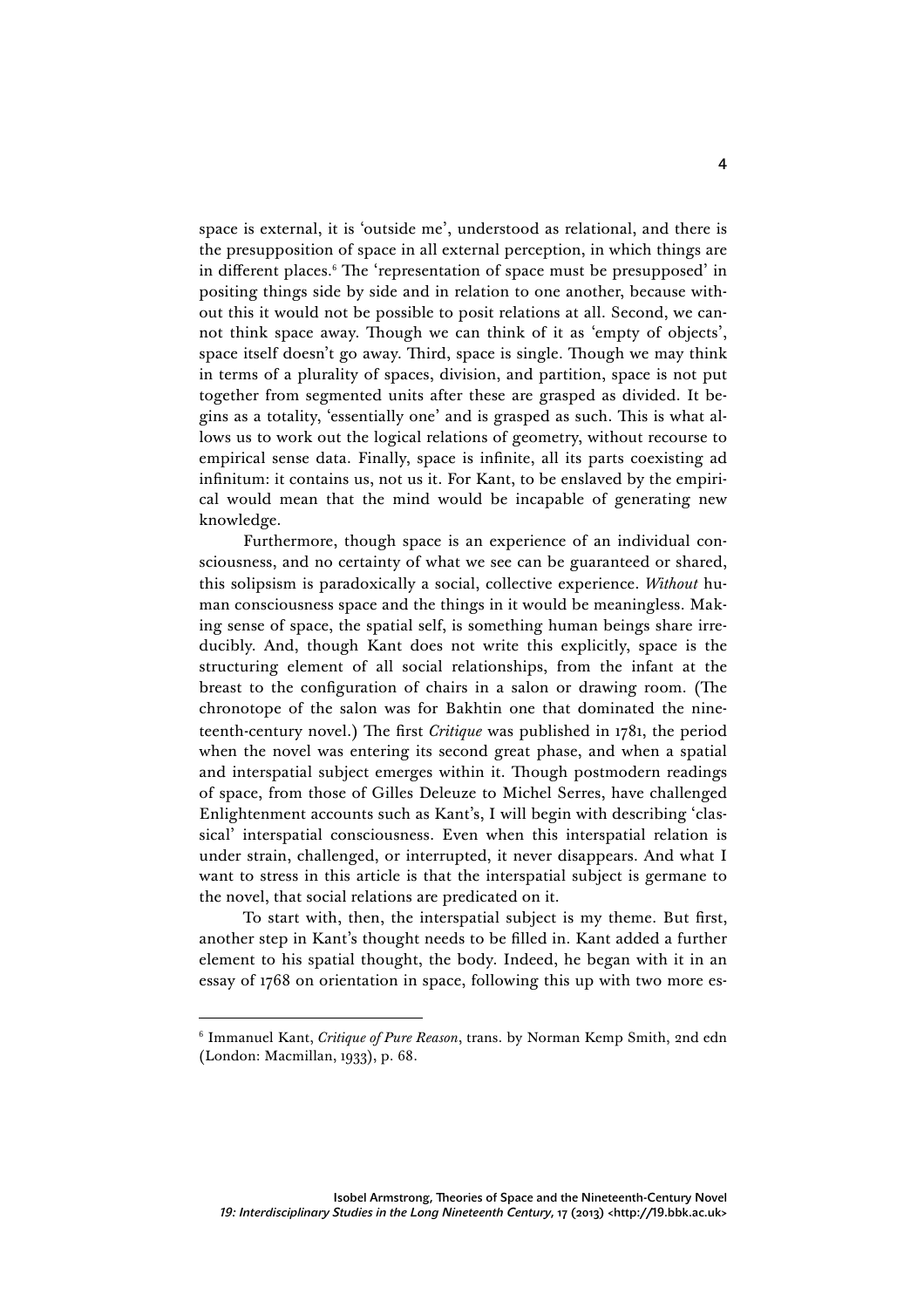says, in 1783 and 1786, published in between the first (1781) and second (1787) editions of the *Critique*. <sup>7</sup> Objects only take on directionality, he maintains, through their relation to the double-sided but unsymmetrical human body. Relatedness is not inherent in objects but is organized by the body alone. The pregiven corporeal ground of orientation in space depends on our physical bifurcation into 'incongruent counterparts': leftand right-handedness. This gives us the power to distinguish one side from another — left, right, up, down, front, back, over there, beyond, behind. Spatial differentiation and the intersecting vertical and horizontal planes of three-dimensional experience projected from the body follow from this crucial capacity to match and not match. It is this capacity that enables us to occupy a concrete, fully inhabited world, the world of place as well as space. Even in a dark room such orientation occurs. One need only to think of Maggie Tulliver in *The Mill on the Floss* (1860) navigating her passage in the darkness of the flood and through the markers of bodily and mental memory to see how important the interspatial subject is. In the world of fiction this inhabited space shares the animation that Elaine Scarry attributes to visual experience and sense data in the novel. She describes strategies of writing that achieve this sensory belief. Her work has prompted me to think of parallel strategies for realizing space in the novel. But these must be different because with space we are dealing with the intangibles of breadth and depth.

The mentalism of Kant's four principles helps us to understand the ways this mimesis of space can happen in abstract terms. But these principles are more fully understood when we supplement them with his notion that the orientating corporeal agency of the body is crucial. In this way *space* thickens, 'takes on flesh', as it were, and time becomes charged with meaning. I begin with the way the novel realizes Kant's four founding principles, since they underlie the many imagined social spaces houses, hovels, streets, alleyways, domestic rooms, ballrooms, shops, stairs, roads, fields, heath, marshes — of the nineteenth-century novel, and enable the novelist (and by extension the reader) to question how they come into being and what happens to the interspatial subject in them.

The mentalism of Kant's reading of space, together with his understanding of corporeality, provides a conceptual infrastructure for reading

<sup>7</sup> Edward S. Casey, *The Fate of Place: A Philosophical History* (Berkeley: University of California Press, 1997), pp. 205–19. Kant's three essays on orientation are: 'Ultimate ground of the differentiation of regions of space' (1768), 'Prolegomena to any future metaphysics' (1783), and 'What does it mean to orientate oneself in thought?' (1786).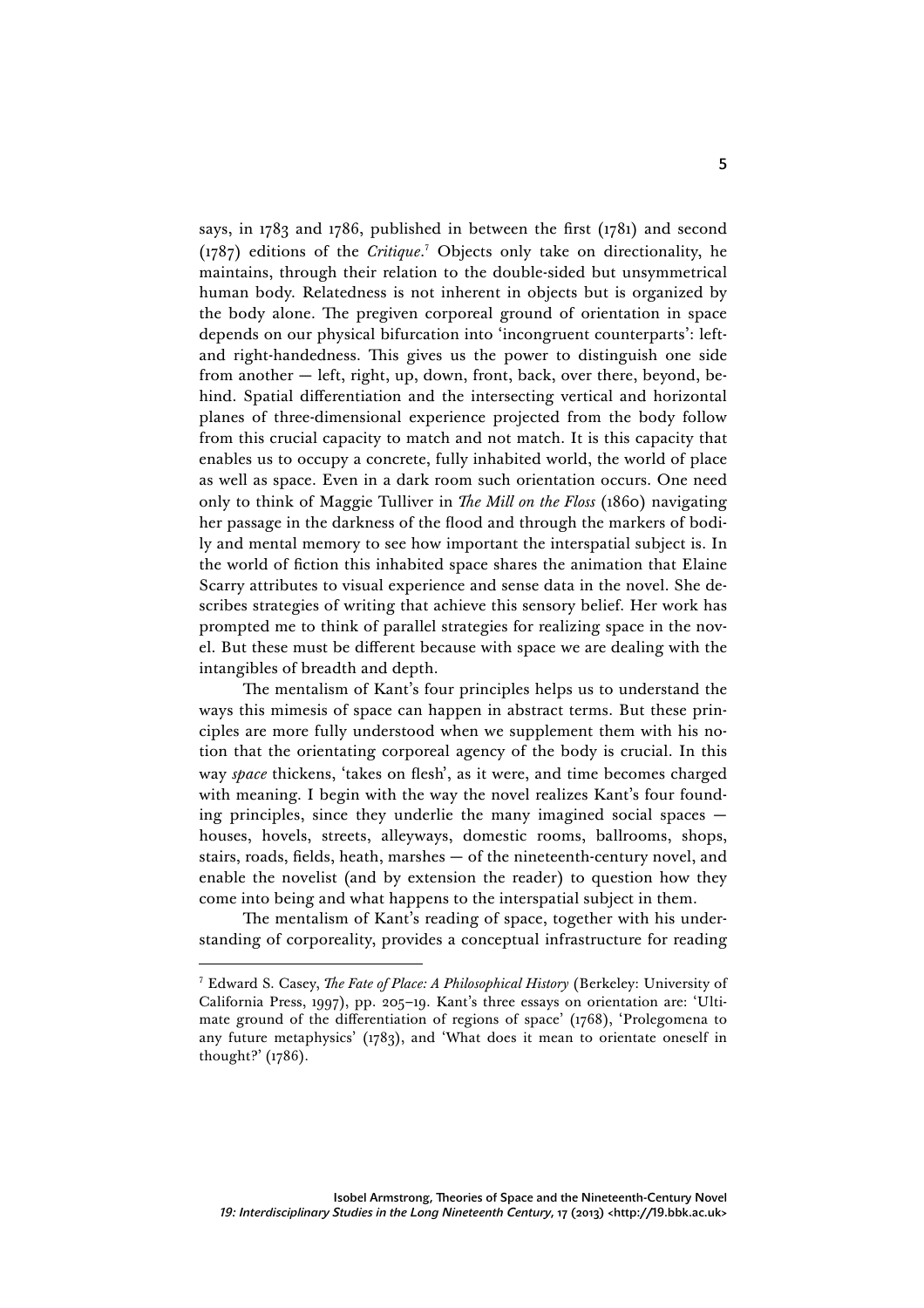the novel. But though he is a foundational theorist I do not wish to see him as the master theorist. There is much that is troubling in his axioms. The paradoxical shared isolation or *solipsism,* rather than a shared *understanding* of space, as the underlying social bond is an awkward proposition to hold. It is true that without human consciousness space and the things in it would be meaningless: but Kant posited that no human consciousness could know what another knows; a shared world is unknowable; indeed, the world itself is unknowable except through its representations. Thus, despite his emphasis on corporeality, human consciousness is a rather thin, etiolated entity.

Hegel, Kant's interlocutor, seized on this thinness. Though he agreed with Kant in dismissing the empirical account of space and its circularity, and shared, though in a very different way, his idealism, he refused to countenance an idealism that prevented us from actively mediating the world. He provides us with a fuller sense of the self than Kant, and an account of space that is not a *representation* but a material reality that is multi-perspectival. I rely here for the following argument on the work of Scott Jenkins, who has extensively explored Hegel's critique of Kant's concepts of space.<sup>8</sup>

Two aspects of Hegel's thought are useful for our purposes and for a reading of the nineteenth-century novel. Without denying the four axioms described above, both enable us to think of space in a way that extends the possibilities of the sensuous body in space. First, Hegel denied that space is subjective. We are not trapped in representations. To begin with, if we are confined to appearances, we cannot think in terms of infinitely generative knowledge. While Kant had stated that the empirical was a limit on cognition, Hegel argued that an account of representation was actually the limiting factor, because it confronts us with an unknowable world. On the contrary, space was a material experience, as Jenkins puts it: 'Space is not a mere form of intuition within us but something we confront in experience' (p. 340). Hegel arrived at this argument first by positing an immediate response to space by thinking of the phenomenology of 'Here'. 'The *Here pointed out*', he wrote, 'to which I hold fast, is similarly a *this* Here which, in fact, is *not* this Here, but a Before and Behind, an Above and Below, a Right and a Left.'<sup>9</sup> We may read space by delimit-

 <sup>8</sup> Scott Jenkins, 'Hegel on Space: A Critique of Kant's Transcendental Philosophy', *Inquiry*, 53 (2010), 326–55.

<sup>9</sup> G. W. F. Hegel, *Phenomenology of Spirit*, trans. by A. V. Miller (Oxford: Oxford University Press, 1977), p. 64.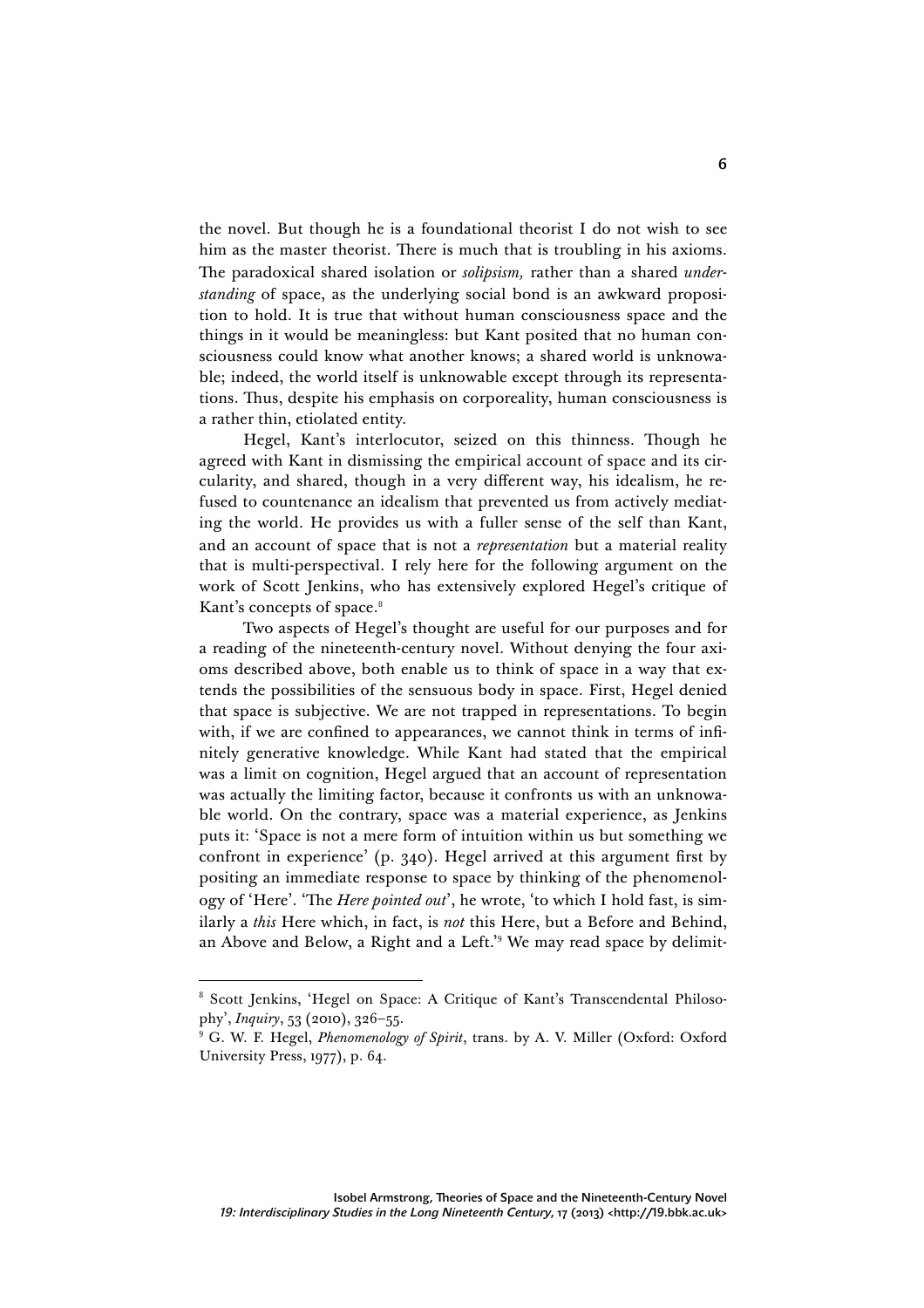ing a point in it, orientating ourselves by thinking in terms of a 'Here'. But in order to do so we have to dissolve this specific 'Here' because we can only understand it relationally, in terms of other 'Heres', the 'befores' and 'behinds' that actually make our specific 'Here' possible. Hegel thus sophisticates Kant's reading of the body in space by saying that no region of space is self-sufficient. We experience space dynamically and by an active understanding of a plurality of 'Heres' that must be experienced and ordered as 'an articulated spatial whole' (Jenkins, p. 340). There are many perspectives on 'Here', as the complex of 'Heres' are never static.

The second important aspect of Hegel's reading of Kant for the nineteenth-century novel is that to match this dynamic reading of space we require a more ample sense of the self. Jenkins argues that Kant's view is 'that a subject is essentially only a formal "I", that is, a point of view on the world' (p. 328). The concept of space as a plurality of 'Heres' requires a subject that is immersed in space as Kant's solipsist figure is not. To avoid this ontological separation Hegel conceives of the self as immersed in thought and the energy of thought in a way that demands a 'spatiotemporal body' (Jenkins, p. 348). Self-conscious thought requires a constant dynamic act of self-externalization and return, an understanding of the not-self as object and a return to the self as subject. These reorientations are essentially spatial in nature (Hegel, pp. 47, 142).

To register Hegel's critique of Kant is not to displace the importance of Kant's four principles, but rather to supplement them with a richer sense of the subject in space than we find in Kant. Nineteenthcentury fiction is concerned to present us with a phenomenologically 'full' sense of the 'I' and its consciousness, and I believe that Hegel provides a way of thinking about this fullness. Nor do I attempt to suture together two incompatible forms of thinking. Despite disagreement, both thinkers agree that space is not predicated on sense data. It is this foundational account of space that we need to explore in the nineteenth-century novel. How *does* the novel represent space?

Elaine Scarry shows how sensory awareness in the novel is cognitively intensified if an existing scene is overlaid with a transparent medium, which is then manipulated or removed. The scene takes on a paradoxical solidity when we are reminded that its sensory substantiveness has been made to disappear. In a like manner, I think, the way a novelist can *produce* space in language is by alternately negating and confirming the four principles that make spatial experience possible: take away the body, reintroduce it; empty space of objects, restore objects; obliterate partitioned space, reinstate division. All of these are procedures that can be re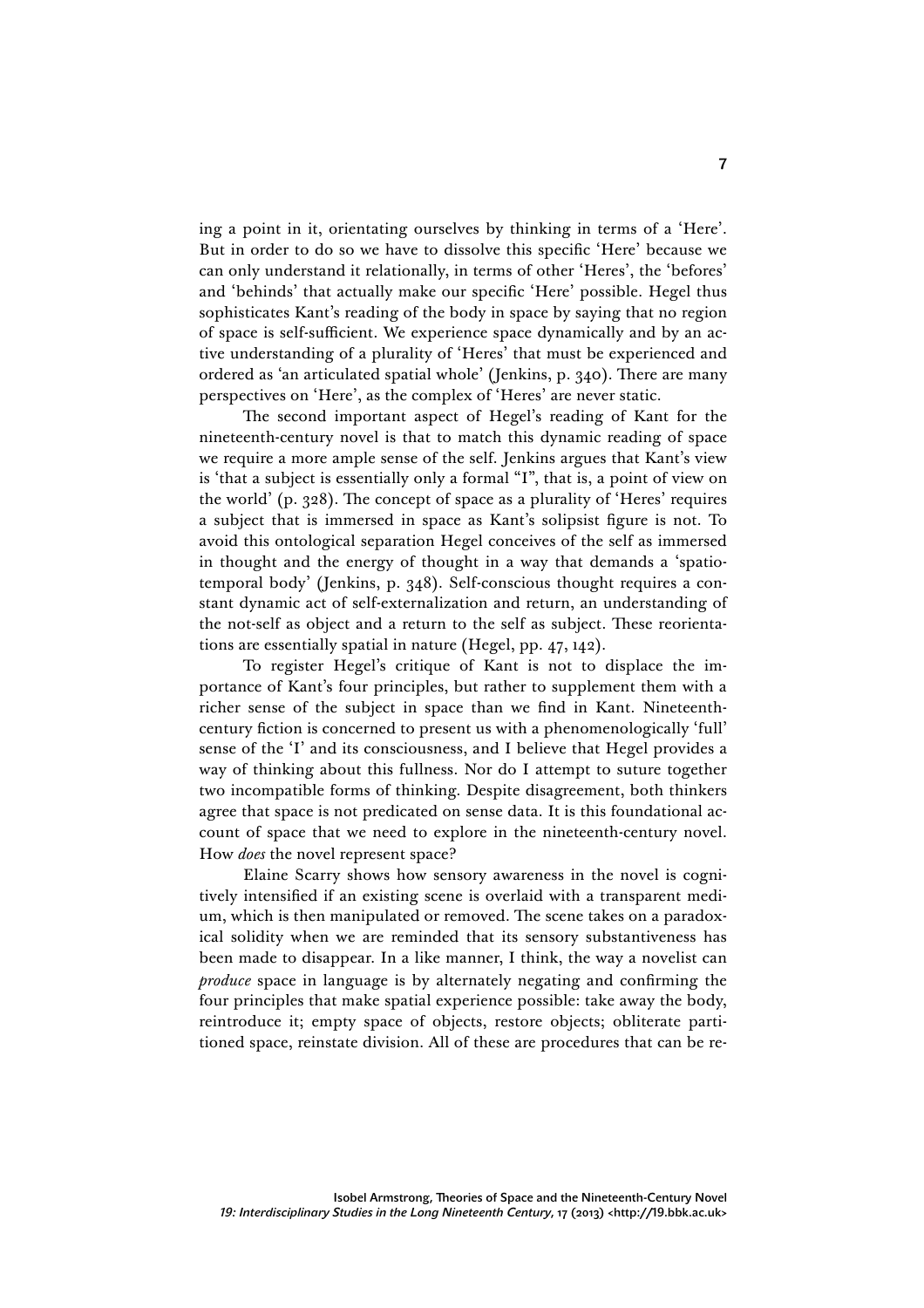versed or combined with one another. We are prompted into intensified spatial imagining when the novelist signals a change in spatial relations. To show how this works in practice, I want first to explore two moments of hurtful spatial disorientation. Space is first put under erasure, an obliteration which is then followed by a kinaesthetic reinstatement of it that alters a character's understanding of space. Through passages in Elizabeth Gaskell's *North and South* (1855) and Anthony Trollope's *The Prime Minister*  (1876), I will suggest how Kant's first two principles are at work: his claim that space is relational because it is outside us, and his claim that we cannot *think* space away.

In chapter 10 of *North and South*, Thornton has been invited to tea at the Hales. A warm and aesthetic domestic space has been evoked as the group argue about the responsibilities of the great factory owners to their men, or hands. At his departure, Thornton shakes hands with the senior Hales, but when he approaches Margaret, the conventions of polite society in the south prevail, and, unprepared for this gesture, she fails to reciprocate. Here is the spatial choreography:

> When Mr Thornton rose up to go away, after shaking hands with Mr and Mrs Hale, he made an advance to Margaret to wish her goodbye in a similar manner. It was the frank familiar custom of the place; but Margaret was not prepared for it. She simply bowed her farewell, although the instant she saw the hand, half put out, quickly drawn back, she was sorry she had not been aware of the intention. Mr Thornton, however, knew nothing of her sorrow, and, drawing himself up to his full height, walked off, muttering as he left the house  $-$  'A more proud, disagreeable girl I never saw. Even her great beauty is blotted out of one's memory by her scornful ways.'10

Prior to the aborted handshake, working with his own conventions of sociality, Thornton has taken for granted the space between himself and Margaret, ready to traverse it: 'advanced' is a powerful spatial verb here, suggesting a confident forward movement, residually associated with a purposive martial advance. She has also taken that space for granted in a different way, that it will *not* be traversed. This small drama is intensified because a handshake invokes those 'incongruent counterparts' described by Kant, left-handedness and right-handedness, by which we navigate spatial relations. The hand, 'half put out, quickly drawn back', produces

 <sup>10</sup> Elizabeth Gaskell, *North and South*, ed. by *Patsy Stoneman* (Ware: Wordsworth, 2002), p. 80.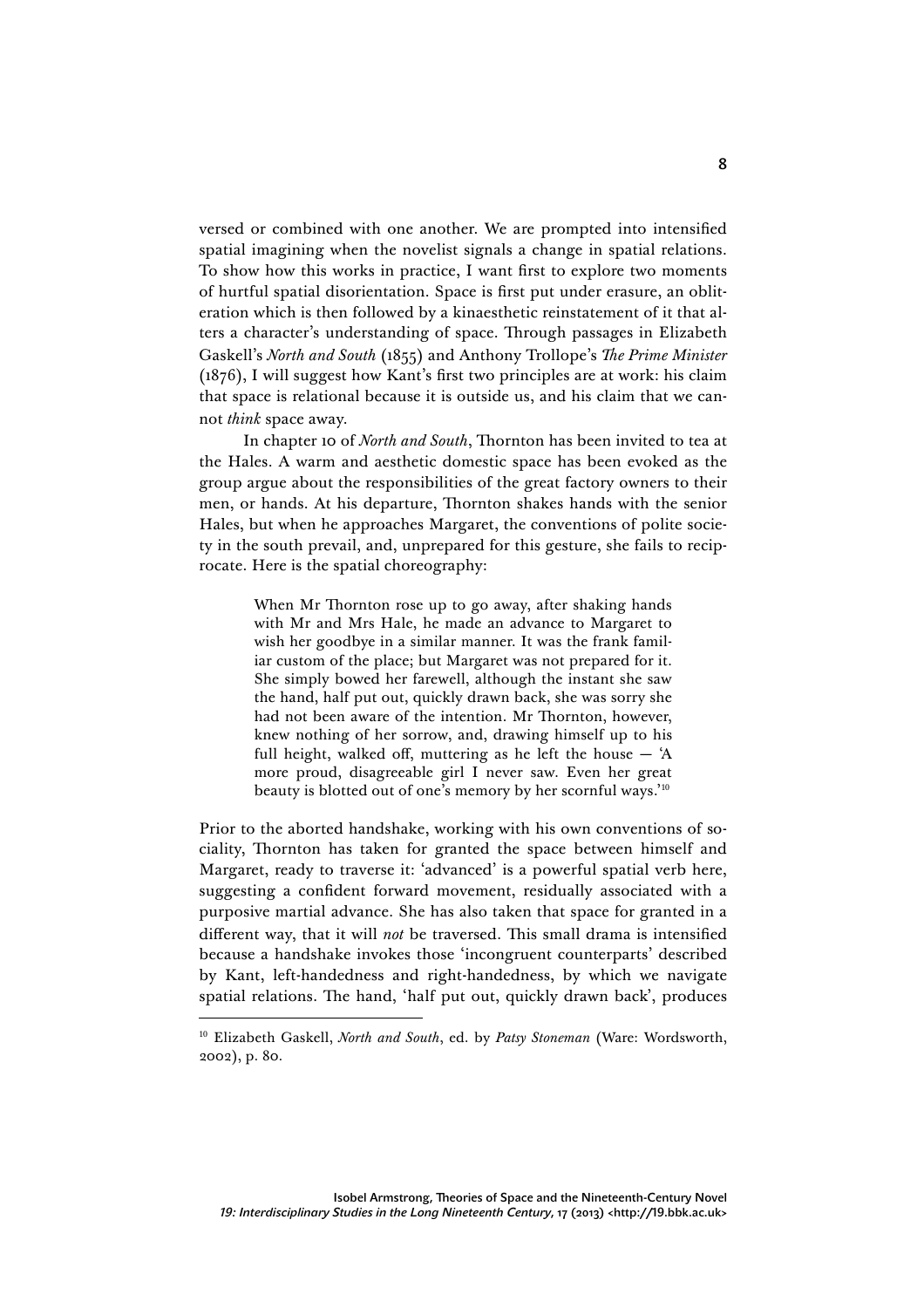an overdetermined incongruence that draws attention to the arrested gesture and the space between the two figures. Thornton and Margaret both orientate themselves through the body. The reader too, I think, orientates herself in this notional space. When the expected gesture is not made, the spatial depth between the two characters earlier established inconspicuously becomes suddenly, for both characters, charged, fraught, leaping into awareness. It becomes a *gap*. This existential gap becomes a social and class space, an affective space charged with rejection for Thornton and with regret by Margaret. The space 'thickens', becomes phenomenologically intense, because the hand is the marker of touch, here the marker of touch denied. It is a sexual space for Thornton, who has almost unconsciously watched Margaret's arm as she repeatedly pushes a bracelet into place as it repeatedly falls: 'There it goes again', he thinks (p. 74). He has seen Mr Hale use his daughter's fingers as sugar tongs, a playful gesture that nevertheless resonates with power relations, particularly when we remember that sugar was at issue in anti-slavery campaigns. It is a political space for the narrator. The narrative makes space the external, organizing form of relations, which we cannot think away, by first placing space under erasure or making it inconspicuous, and then by suddenly reintroducing its relational force. With wonderful subtlety, Gaskell introduces another spatial relation as Thornton leaves the house. He has to reexperience space with his body: 'drawing himself up to his full height', he 'walked off' into the open, away from the painful gap. The textual eye generally presupposes a reader who occupies a consciousness that is rendered stable through sharing the narrator's perspective, implicitly sharing the left–right orientation of a frontal gaze wherever that eye is positioned and directed.

The second example of space under erasure and reinstated as the element we cannot think away comes from a moment in Trollope's *The Prime Minister* (chapter 19). The Duke of Omnium, temporarily staying in his country house, which has been almost taken over by guests his wife has invited ostensibly to further his power, decides to take his usual walk. Brilliantly, Trollope puts space under erasure in the Duke's own mind: an unobservant man, too absorbed in the cerebral to register spatial markers, he is normally physically impervious to the spaces of his house, which he takes for granted. Until, that is, he is surprised into awareness. First, the grandiloquence of his own house's wasteful architecture strikes him. Then he perceives, with that absence of specificity that is habitual with him, 'that men were at work about the place', that 'ground had been moved here, and grass laid down there, and a new gravel road':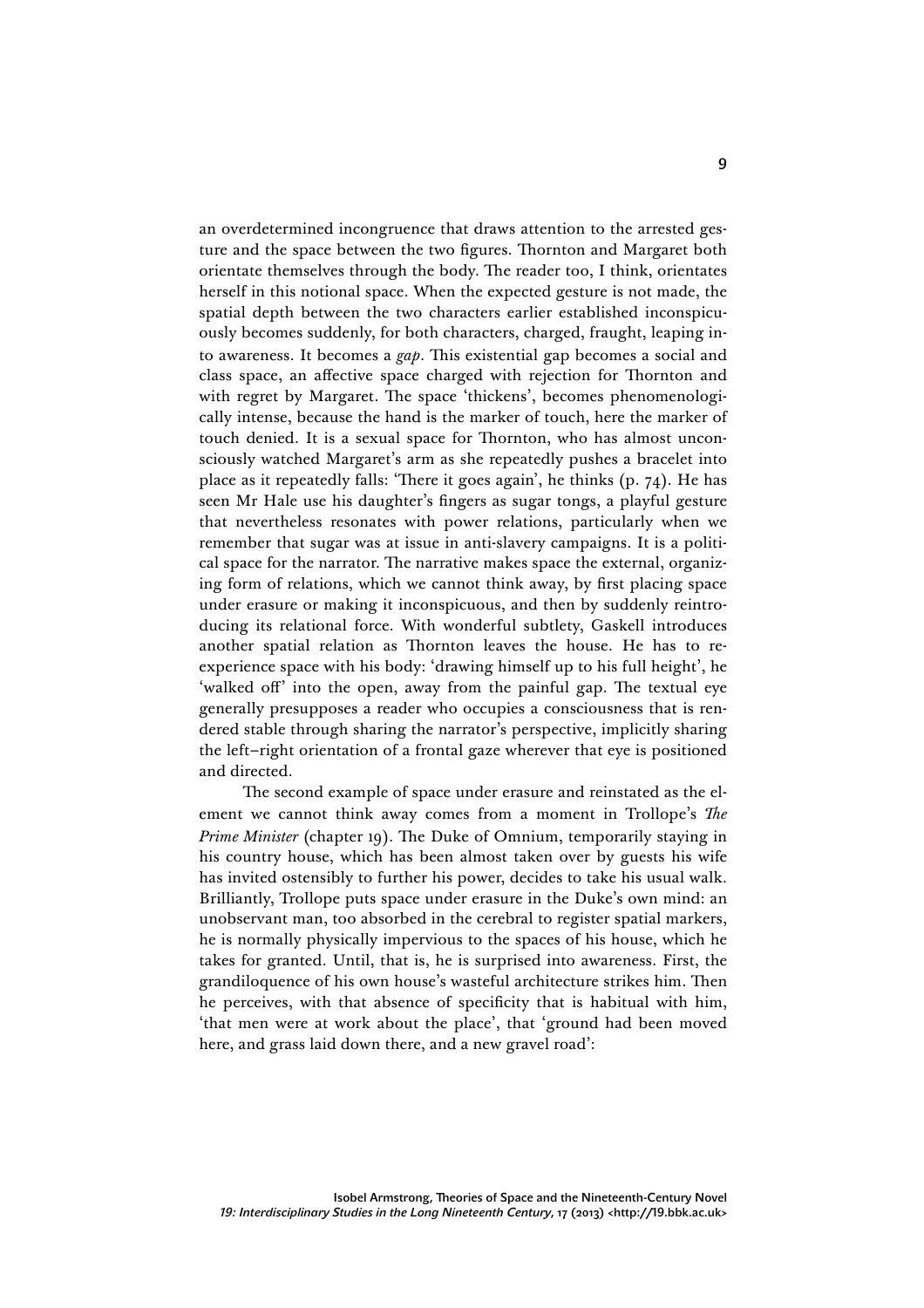Then he perceived the tents, and descending the terrace and turning to the left towards the end of the house, he came upon a new conservatory. The exotics with which it was to be filled were at this moment being brought in on great barrows. He stood for a moment and looked, but said not a word to the men. They gazed at him but evidently did not know him. How should they know him, — him, who was so seldom there, and who when there never showed himself about the place? Then he went further afield from the house and came across more and more men. A great ha-ha fence had been made, enclosing on three sides a large flat and turfed parallelogram of ground, taken out of the park, and open at one end to the gardens, containing, as he thought, about an acre. 'What are you doing this for?' he said to one of the labourers. The man stared at him, and at first seemed hardly inclined to make him an answer. 'It be for the quality to shoot their bows and arrows,' he said at last, as he continued the easy task of patting with his spade the completed work. He evidently regarded the stranger as an intruder who was not entitled to ask questions, even if he were permitted to wander about the grounds.<sup>11</sup>

The Duke is shocked into spatial awareness and reintroduced to his estate by the wholly unexpected changes made to the terrain of his own property. A new conservatory has been erected unbeknown to him. He 'came upon' it as by accident. The estate has been encroached upon and carved up ('taken out of the park') without reference to him. Moreover, the 'turfed parallelogram of ground' is unintelligible to him. He is forced to engage with a hermeneutics of his own ancestral space — 'What are you doing this for?' He 'came across more and more men'. The estate has been taken over by the workers, who are encamped upon it  $-$  'he perceived the tents' for the first time. Trollope, master of the inconspicuous but telling verb, uses 'perceives', the verb of awakening and focusing sight, rather than 'looks', just as he uses 'came upon' rather than 'arrived at'. The Duke's normal imperviousness to his surroundings means that each new discrete spatial discovery becomes a surprise to him that requires him to make new relationships and calculations — 'containing, as he thought, about an acre'. Gradually, he sees that he is not only alienated from his own property and the workers on it  $-$  'they gazed at him but evidently did not know him' — he has ceded his *entitlement to space*. It is when he

<sup>&</sup>lt;sup>11</sup> Anthony Trollope, *The Prime Minister*, ed. by David Skilton (London: Penguin, 1994) p. 160.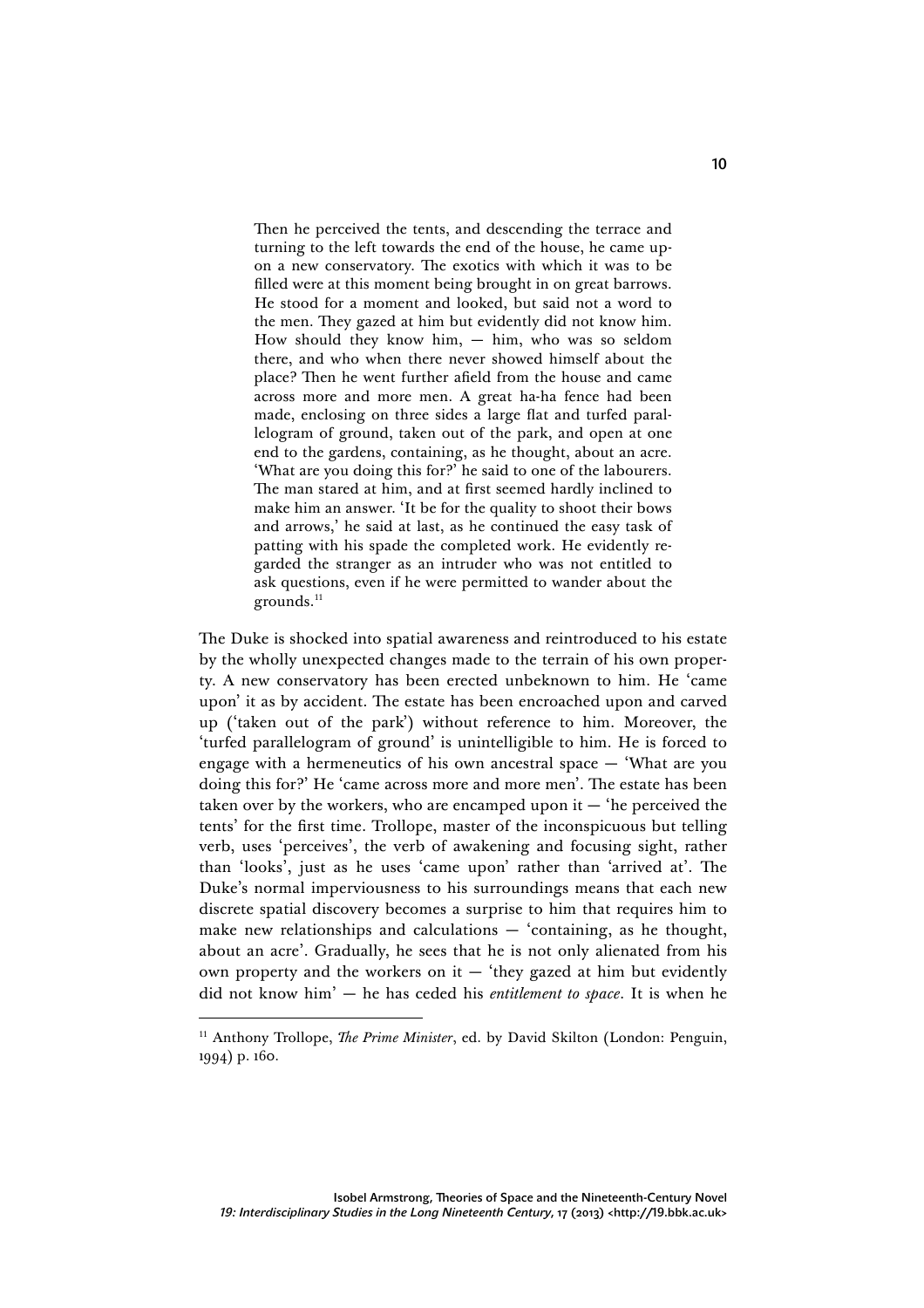sees that he has been alienated from his land that he is most aware of its spaces. As an 'intruder who was not *entitled* to ask questions', he experiences a reversal of ownership that means he cannot think away space. Rather, it presses upon him. Trollope shows that this is the space of class by inverting class relations, reconfiguring the Duke's spaces. The space between the Duke and the workman is a *level* space. Forced to ask questions about his own land, the Duke may not be absolutely the slave in a master–slave relation, but he is certainly subservient to the workman.

Kant's second two premises, that space is single however it can be divided, and that space is infinite (indeed it can be infinitely divided), also belong together. The novel of this era lives through charting divided and demarcated spaces, the new historical spaces generated by the new forms of work and pleasure created by industrial capitalism, and the new urban spaces it brought with it in particular — public gardens, parks, railways, suburbs, theatres, clubs, shops. But it goes further than registering these epiphenomena of capital. External *and* internal spaces can be divided and sectioned in the minutest ways. It is only when this occurs that we can live the space of the novel, and again the strategy is the same: to subject space to division and then to erase that division, or conversely, to introduce division where formerly division is not apparent.

In *Mansfield Park* (1814), in the absence of Sir Thomas Bertram, his children devastate the spaces of part of the house, newly partitioning the billiard room into a theatre, transforming their father's private study into a green room, violating the space of work and play by opening up the study to the billiard room. The space of the pleasure principle (and erotic adventure) reconfigures the separate order of study and billiard room (one of the study doors is blocked off from the billiard room by a bookshelf prior to the play). Austen never offers a continuous account of these new spatial allocations: we learn of them intermittently, but the sum total of these repartitionings is enormous. Tom Bertram initiates the new divisions by insisting on a curtain (p. 145). This implies the construction of a proscenium arch. Yates immediately follows the logic of the arch with 'only just a side wing or two run up, doors in flat, and three or four scenes to be let down'. From 'the glance his father gave towards the ceiling and stucco of the [billiard] room' at the climax of Sir Thomas's discovery of the theatre, and the enquiry as to the disappearance of the billiard table, we deduce that this has occurred (p. 215). The *perspectives* of the room have been altered. A 'scene painter had arrived from town', we hear, in chapter 18 (p. 192). Does 'town' designate London? It seems so, from the manner in which he disrupts the life of the now dissatisfied maids and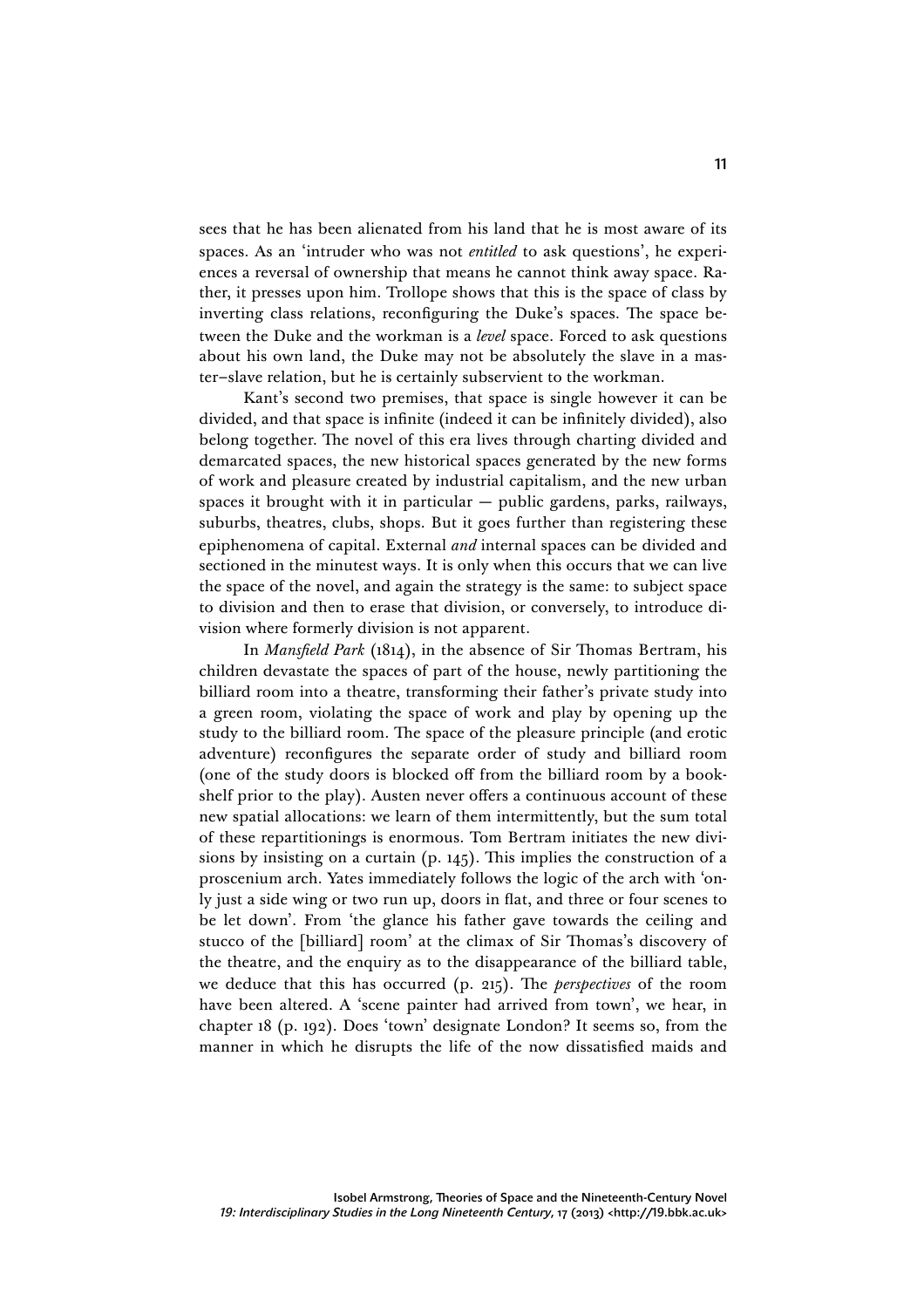servants, presumably with tales of the glamour of London. The 'deal board' thieved by Dick Jackson (chapter 15) suggests extravagant expenditure. The longest account of the transformation of space comes early in the plans, before even a play has been selected. We are intensely aware not only of upheaval but of new principles for organizing space:

> 'It is the very room for a theatre, precisely the shape and length for it, and the doors at the farther end, communicating with each other as they may be made to do in five minutes, by merely moving the book-case in my father's room, is the very thing we could have desired, if we had set down to wish for it. And my father's room will be an excellent green-room. It seems to join the billiard room on purpose.' (p. 147)

In less than a morning after his return Sir Thomas eradicates the new spaces that have wrecked his closed domestic order. The carpenter is set to 'work in pulling down what had been so lately put up' and he had 'given the scene painter his dismissal' (p. 223). He has apparently restored the old spatial order. But we know now that the Mansfield space can be partitioned and repartitioned according to different principles. Stable space, disrupted by partition and seemingly restored, now has a history of change that opens up different forms of social relation and pleasure that cannot be so easily annulled. The scene painter had 'spoilt only the floor of one room': the implication here is that the damage is permanent. In scene painting space is used to imitate space. There are intimations of complexity of which Sir Thomas is unaware. There remains a trace of the pleasure principle and its new perspectives ineradicably fused with the stain of paint on the floor, reminding us that space is infinitely divisible and in different ways.

The countermovement of the novelist, to introduce division where previously undifferentiated space occurs, is a strategy very deliberately used in *Dombey and Son* (1848), in the crisis of Carker's flight through France after the collapse of his plans to elope with Edith. This is a cumulative representation, depending on panic-stricken repetition to evoke the endless road along which Carker's horses are spurred:

> It was a vision of long roads; that stretched away to an horizon, always receding and never gained […]; again of long, long roads, dragging themselves out, up hill and down, to the treacherous horizon […]. Of long roads temporarily left be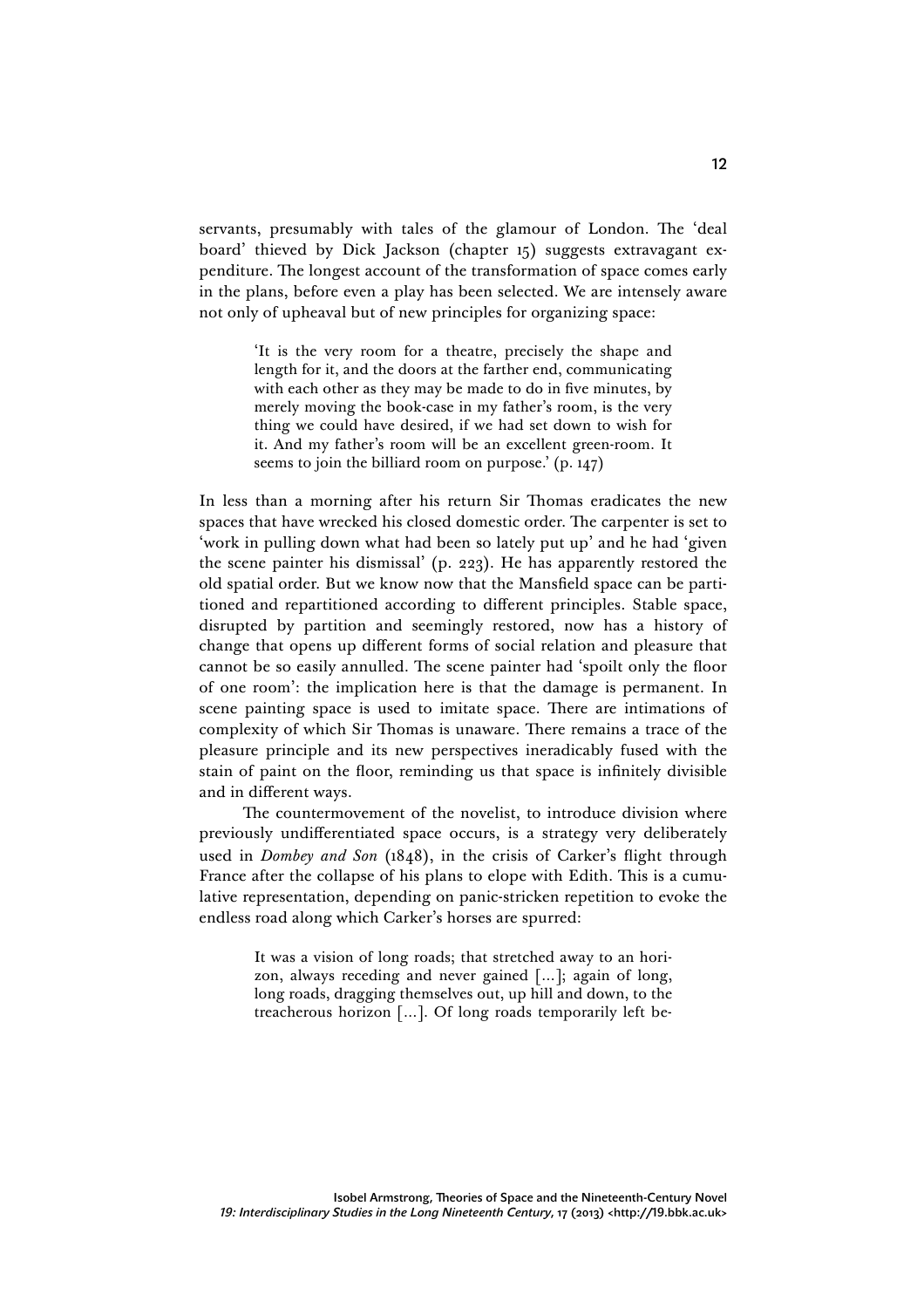hind [...]; of galloping away again, upon the long, long road [...]. Of long roads again.<sup>12</sup>

The passage of the flight is greatly extended and it is impossible to quote in full the virtuosic rendering of continuous motion, hectic speed and fevered psychic derangement. Dickens registers space impressionistically and paradoxically. For the empty spaces of road are filled with spatial markers, unevenly distributed along the route, subdividing the passing landscape. But the more the spatial division, the more monotonous and undifferentiated the journey seems to Carker. It is peculiarly modern space, empty meaningless space, to adapt Walter Benjamin's description of modern temporality, combined with the rapid evanescent optical mirage of distinct units of humanly made constructions that have lost all significance. A single paragraph suggests something of this spatial phantasmagoria, where some visual items stand out with preternatural distinctness, and some pass barely registered. The performative syntax of disconnection dominates. The paragraph is effectively one long endless predicate, continuously segmented, but which has no reason for ending except in repetition. We can deduce from this passage the spaces of a Catholic country, and a rural environment whose atrocity towards animals is strangely at odds with its scattered crosses, but the text, not Carker, registers them.

> It was a vision of long roads; that stretched away to an horizon, always receding and never gained; of ill-paved towns, up hill and down, where faces came to dark doors and ill-glazed windows, and where rows of mud-bespattered cows and oxen were tied up for sale in the long narrow streets, butting and lowing, and receiving blows on their blunt heads from bludgeons that might have beaten them in; of bridges, crosses, churches, postyards, new horses being put in against their wills, and the horses of the last stage reeking, panting, and laying their ever-drooping heads together dolefully at stable doors; of little cemeteries with black crosses settled sideways in the graves, and withered wreaths upon them dropping away; again of long, long roads, dragging themselves out, up hill and down, to the treacherous horizon. (p. 817)

l

<sup>&</sup>lt;sup>12</sup> Charles Dickens, *Dombey and Son*, ed. by Alan Horsman and Denis Walder (Oxford: Oxford University Press, 2001), p. 816.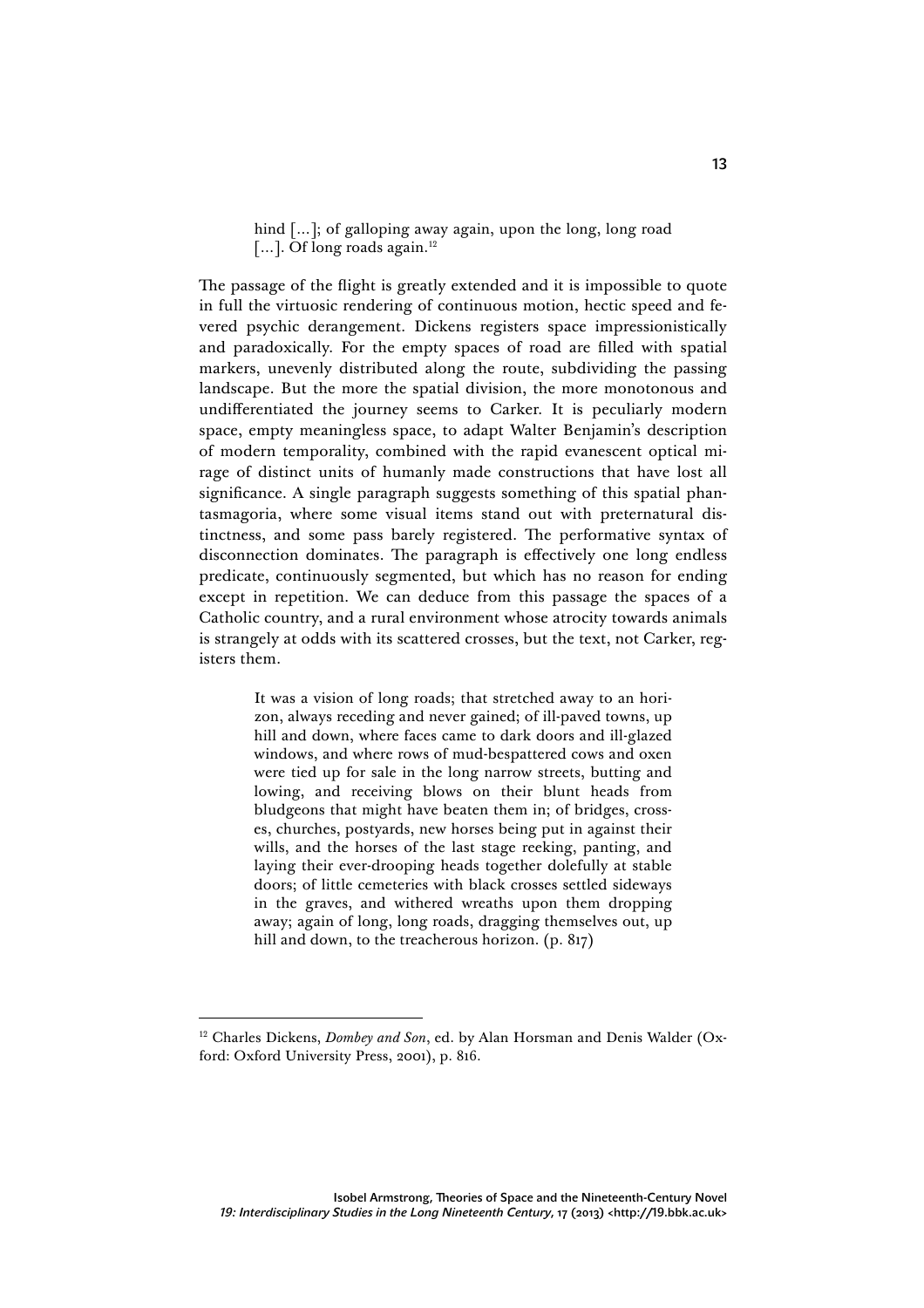Kant provides us with the infrastructure, as it were, for reading the a priori category of space in nineteenth-century fiction. If realism means anything at this time, it might be constituted by the novelist's ability to conjure space in the way I have described, to make us feel that the space of the novel is commensurate with experience of it outside fiction. But while Kant provides us with the deep structure of space, he does not provide us with the conceptual equipment to think in terms of different taxonomies of space, different organizations of space, and the social forms they betoken. There are a number of empirical and imagined social spaces that Kantian thought does not address and was never intended to. For instance: the new regionalizations and zonings that created a new geography signifying rich, poor, middle-class, north and south; the familiar antitheses that we work with in this era: country–city, domestic space– industrial space, home–abroad; the ideological spaces that we construct: provincial–cosmopolitan space, national and colonial space. And then there are the invented regions — 'Middlemarch' (George Eliot), 'Our Village' (Miss Mitford), 'Wessex' (Thomas Hardy) — that map imaginary locations.

To conclude my paper, and to usher in this issue of *19* devoted to space, I write briefly of some theoretical accounts of space that can illuminate fiction. These accounts enable us to create different taxonomies of novelistic space. I persist in believing that the Kantian a priori underpins all novelistic space. However, psychological, cultural, and social manifestations of space, and the configurations that they themselves in turn produce, emerge in the novel. Theoretical work on space enables us to address, question and explore these spaces through the *categories* of spatial experience they develop, and thus to bring different perspectives to bear on fictional space. In what follows I am being deliberately eclectic. The theories I discuss are not always compatible with one another, and, like every theory, can be questioned. I am not suggesting that we match theoretical to fictional space, but that we use these theories as heuristic tools to bring out aspects of spatial experience that we would not otherwise see, or not, at least, see so clearly. I discuss the following two works in particular: Gaston Bachelard's *The Poetics of Space* (1958), and Henri Lefebvre's *The Production of Space* (1973).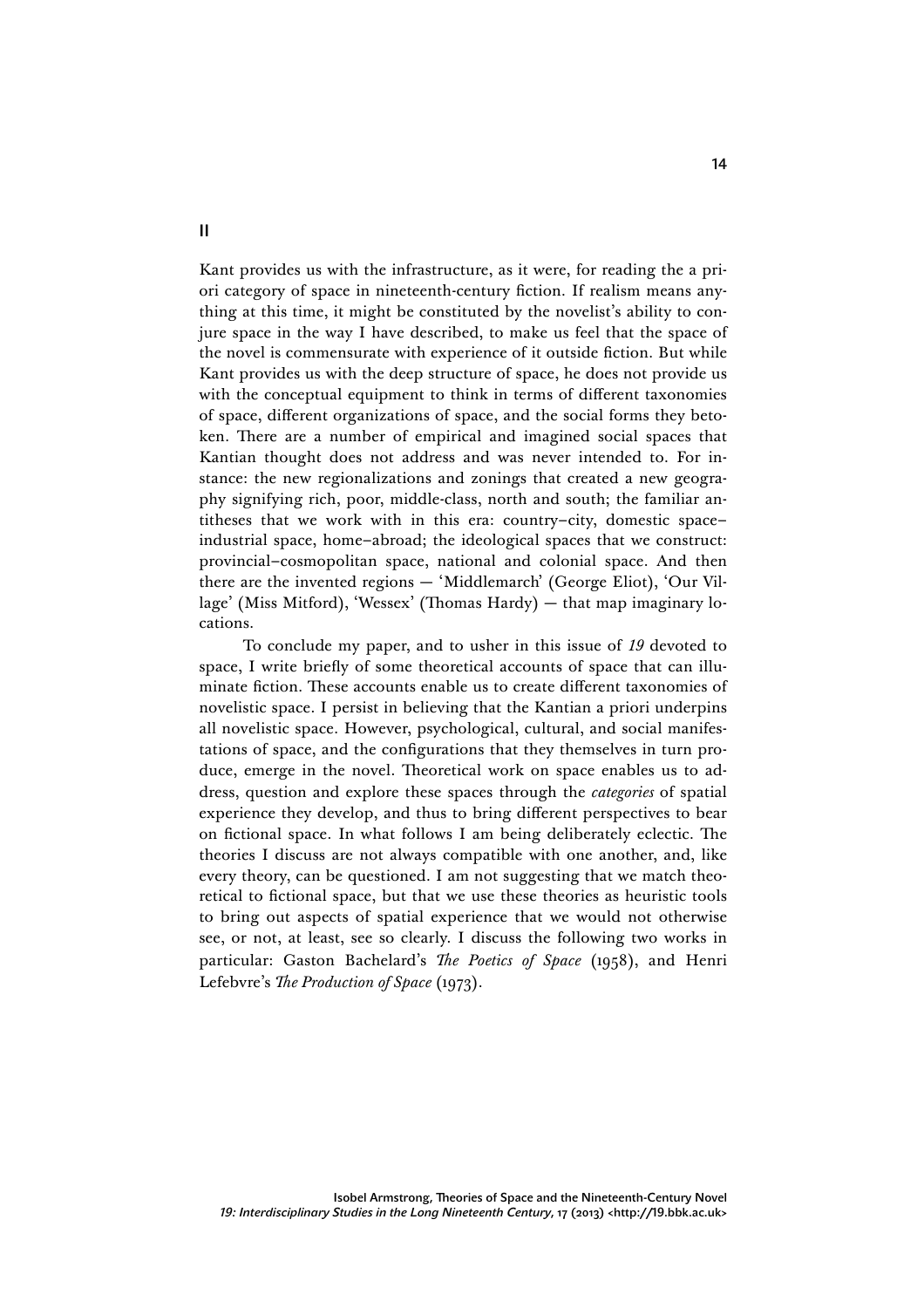## Gaston Bachelard, *The Poetics of Space*

This Heideggerian phenomenology of space asked us to *read* a room long before people had begun to think in this way. 'Topoanalysis' is what Bachelard called his poetics. He wrote about houses, containers, miniature and gigantesque objects, but his reading of the house is germane to spatial thinking. His lyrical poetics of the house reads this as a primal space, a '*vital space*', in which consciousness and the body is fused with it as a physical container.13 The house is a 'privileged entity' of 'inside space' (p. 3). Its interior space guarantees the space of interiority itself. The house is therefore a secretion of dreams, memory, reverie, a protected, oneiric space, as well as a material space. It generates images and protects the unconscious. 'We should therefore have to say how we inhabit our vital space', he writes,

> in accord with all the dialectics of life, how we take root, day after day, in a 'corner of the world'. For our house is our corner of the world […]. It is our first universe, a real cosmos in every sense of the word. (p. 4)

The oneiric possibilities of the house are such that our birth house (or what we see as our birth house) is physically and psychically inscribed in us  $-$  we carry it around for life as part of the imaginary. Through the topography of cellars, attic, stairs, corridor, we amass an accumulation of dream material that is a perpetual resource. The dream house has a 'primitiveness' that belongs to rich and poor alike, 'if they are willing to dream'  $(p. 4).$ 

Bachelard's point is that this primal phenomenological space of dreams and images is the vital source of an image-making capacity that is *integrating*. Without 'the utmost depths of revery [*sic*]' (p. 7) consciousness would be without an understanding of human nurture that secures us to the world, and the lack of a sense of nurture and protection leaves the self unable to deal with exposure to the world, without creative defences, without roots.

Bachelard has been accused of being a romantic, unable to see how his bourgeois ideology shapes his reading of space, and of being a Eurocentric unconscious of the colonial outside. However, we can extrapolate that he posits a deep need for a primordial home that is not simply the

l

<sup>&</sup>lt;sup>13</sup> Gaston Bachelard, *The Poetics of Space*, trans. by Maria Jolas (Boston: Beacon Press, 1969), p. 4, emphasis mine.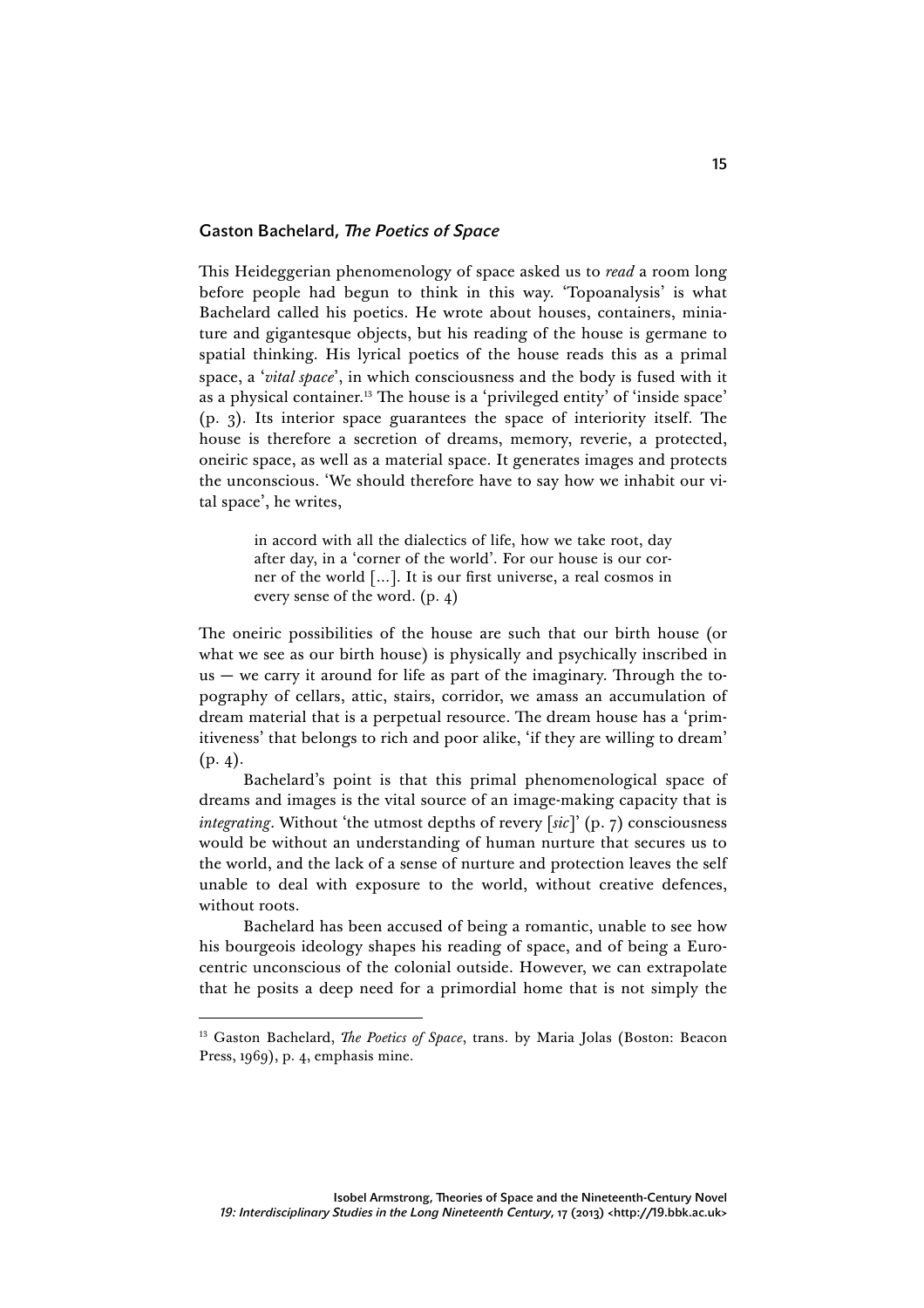space of infantilism. Also, we can read him against himself: this deep need *can* lead to ideological misprision. Desire and domestic space are often in ideological tension.

We can see desire and domestic space in conflict in George Eliot's *Mill on the Floss*. Think of Maggie and Tom, tied to their primordial home by the strongest 'fibres', Eliot writes, 'of their hearts'.14 These 'fibres' are the physiological nerves of the body and the associative threads of mental life. They can be imprisoning as well as connecting. Despite what we are told of the abuses of their childhoods, particularly in the case of Maggie, they cling to the vital spaces of the past, which are imprisoning. 'If the past is not to bind us [note the fibre and thread again] where can duty lie?' Maggie says, after her elopement, refusing to join Stephen, but also remaining in the environment that persecutes her (p. 531).

Yet Bachelard's primordial 'vital' space can also bring an understanding of those spaces in the novels of Dickens that seem, on first sight, sentimental essays in the evocation of home. The rooms in Jarndyce's Bleak House in the novel of that name (1853), 'with its light, and warmth, and comfort; with their hospitable jingle, at a distance, of preparations for dinner', might be passed over with embarrassment as examples of Dickens's inveterate sentimentality.15 Yet, remembering that they are to house three orphans who have been deprived of home, they are surely offered to us as oneiric space, space with the potential for dreams and images, space that could generate a protective interiority. As Esther describes the 'delightfully irregular' rooms, they have, deliberately, no purchase on rational geometric structure (p. 77). In the long passage that describes them, they performatively become an endless passage from one room to another in which one space seems to generate another:

> Up and down steps out of one room, where you come upon more rooms when you think you have seen all there are, […] little halls and passages, where you find still older cottage rooms in unexpected places […]. Out of this room, you went down two steps […]. Out of this you went up three steps […]. Out of this room, you passed into a little gallery. (p. 78)

The rooms are interconnecting and yet enclosed, a dreamscape that images the self's prolific production of subjective space as ever-aggregating

<sup>&</sup>lt;sup>14</sup> George Eliot, *The Mill on the Floss* (London: Penguin, 2012), p. 305.

<sup>15</sup> Charles Dickens, *Bleak House*, ed. by Tatiana M. Holway (New York: Barnes and Noble, 2005), p. 79.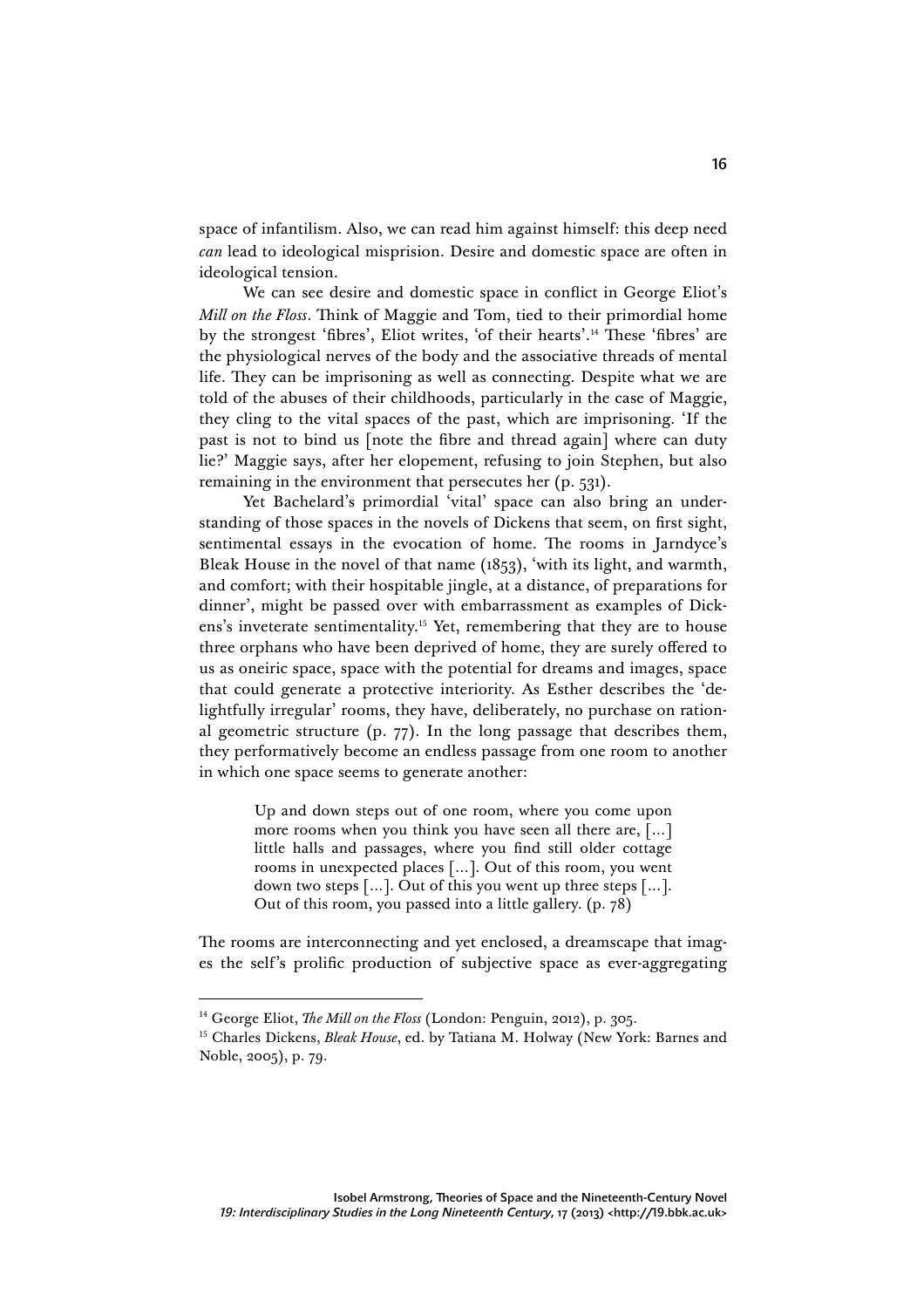units. If they also have the potential for becoming a maze as well, then this suggests Dickens's understanding, *pace* Bachelard, of the simultaneously dangerous life of reverie. The negative aspect of this non-rational psychological space is its material parallel, the crazed maze of the Jarndyce and Jarndyce case.

## Henri Lefebvre, *The Production of Space*

*The Production of Space* is a Marxist study of great richness and complexity. For Lefebvre, all space is socially made. I pull out two elements of his highly elaborate materialist theory, a theory welded with semiotics, and in which Lefebvre brings together 'reality, knowledge and social space'.<sup>16</sup> He is, he says, attempting to decipher 'spatial practice': 'The spatial practice of a society secretes that society's space' (p. 38). The production of space is 'a precondition and result of social superstructures' (p. 85). The first important aspect of Lefebvre's taxonomy is his classification based on what he designates as 'Dominated', 'Appropriated', and 'Diverted' space (pp. 164–68). The second is his dual account of representations of space and representational spaces (pp. 38–39).

**Dominated Space** and its forms is what Lefebvre appears to be describing throughout his book. It is the abstract space of capital. It is authoritarian and makes use of a repressive, authoritarian symbolism (p. 49). It is the space of power, the space of the master's project, and it is a 'space transformed — and mediated — by technology' (p.  $164$ ). It disregards the landscape, both historically and geographically, of the spaces it occupies, and brutalizes it, producing an abstract, closed, sterilized space that is emptied out of meaning (p. 165). 'Its origins coincide with those of political power itself' (p. 164). Examples might be a Roman road, a multistorey car park, an airport, the Berlin Wall, Israeli fortifications against Palestine.

Since this is the most straightforward of Lefebvre's categories, I will offer some examples before proceeding to the more difficult categories of appropriated and diverted space. In the novels already considered, dominated space is present in the social artefacts of power: the great houses of Mansfield Park, for example, and the Duke of Omnium's estate; one a forbidding space to Fanny, the other, with a road constructed on arches so

l

<sup>&</sup>lt;sup>16</sup> Henri Lefebvre, *The Production of Space*, trans. by Donald Nicholson-Smith (Oxford: Blackwell, 1991), p. 20.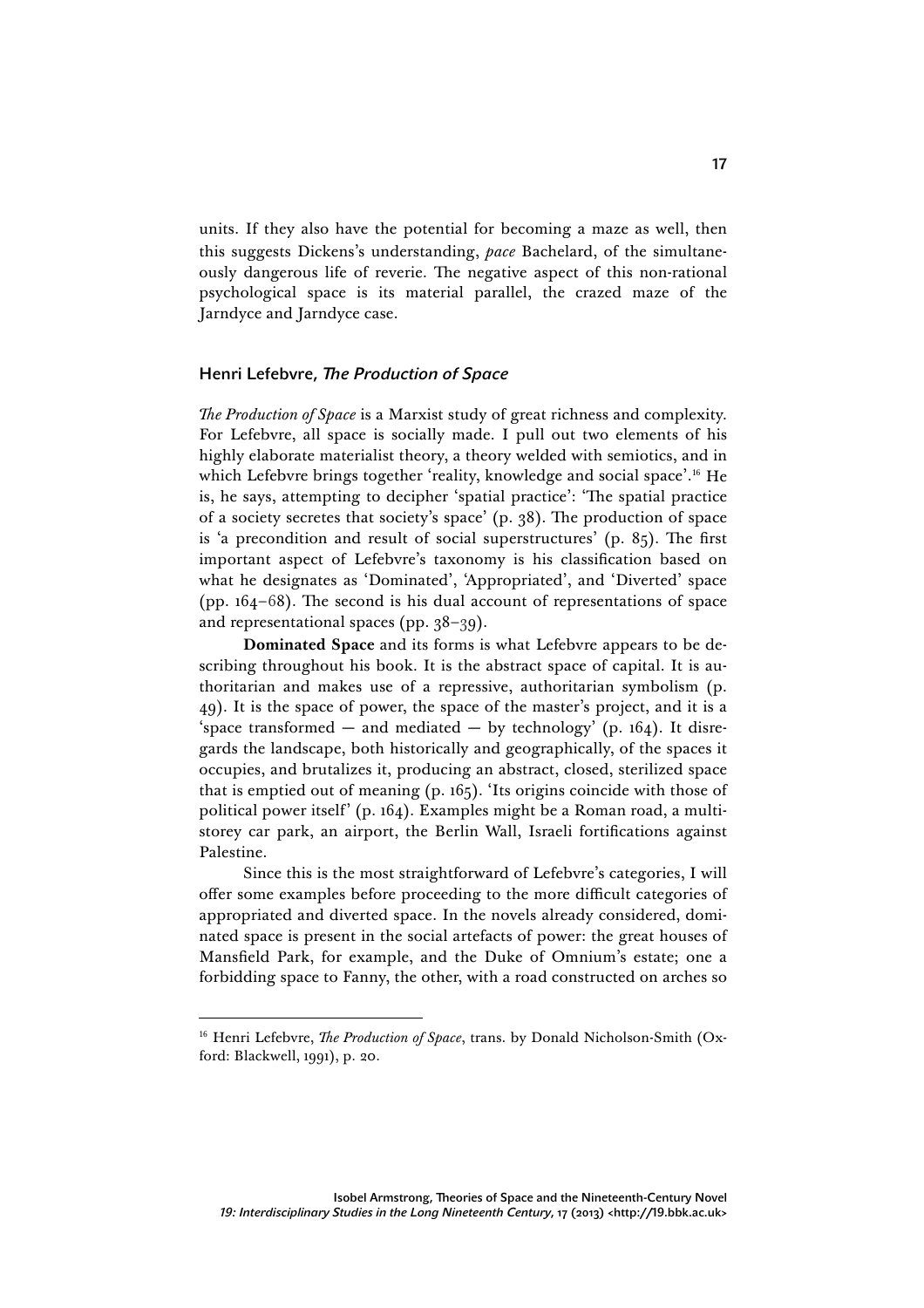that grand guests could drive 'almost into the house', a place of oppressive grandeur: 'Of what use had been the portico, and the marbles, and the huge pile of stone […]?' (Trollope, p. 160). We see the hierarchical space of the Court of Chancery in *Bleak House*: the Lord Chancellor is 'softly fenced in with crimson cloth and curtains', while the 'uninitiated' are deterred from entry (p. 18). In *Dombey and Son*, the upheaval of rail works wrecks the urban landscape: 'piles of scaffolding, and wildernesses of bricks, and giant forms of cranes, and tripods straddling above nothing' (p. 68). A more ironic treatment of dominated space occurs in *The Mill on the Floss*, where Pivart's irrigation schemes transform the landscape, bring the concept of water as a commodity into Tulliver's atavistic world, and threaten the mill's water supply. But the mill *still works* after Pivart carries out his plans, a deep irony. Capital is ruthlessly efficient. The Guest fortune, founded on technology, is to finance Stephen's future career as an MP, and presumably does so when its plentiful water supply enables it to be converted to steam.

**Appropriated Space** is adapted from Marx's understanding of the self's work on the world — it is the space of limited *freedom within the capitalist project*. It is often a small area of aesthetic freedom within capital — Lefebvre points to the house owned by capital and the tenant's freedom to decorate it. Lefebvre seems much less certain of this form of space, though it does seem as if this is a form rescued from or outside of the sites of oppression:

> It may be said of a natural space modified in order to serve the needs and possibilities of a group […]. Property in the sense of possession is at best a necessary precondition, and often merely an epiphenomenon, of 'appropriative' activity, the highest expression of which is the work of art. An appropriated space *resembles* a work of art, which is not to say that it is in any sense an *imitation* of art. Often such a space is a structure […] but this is not always the case […]. Examples of appropriated space abound, but it is not always easy to decide in what respect, how, or by whom they have been appropriated. (p. 164)

The advantage of remaining with this category is that it forges a space that circumvents oppression, however insecurely. It is a praxis of space opened up to groups and individuals which is often expressive, a group or a subject's work on the world. It is an aesthetic that penetrates everyday life, an attempt to create a lifeworld that, at least temporarily, frees it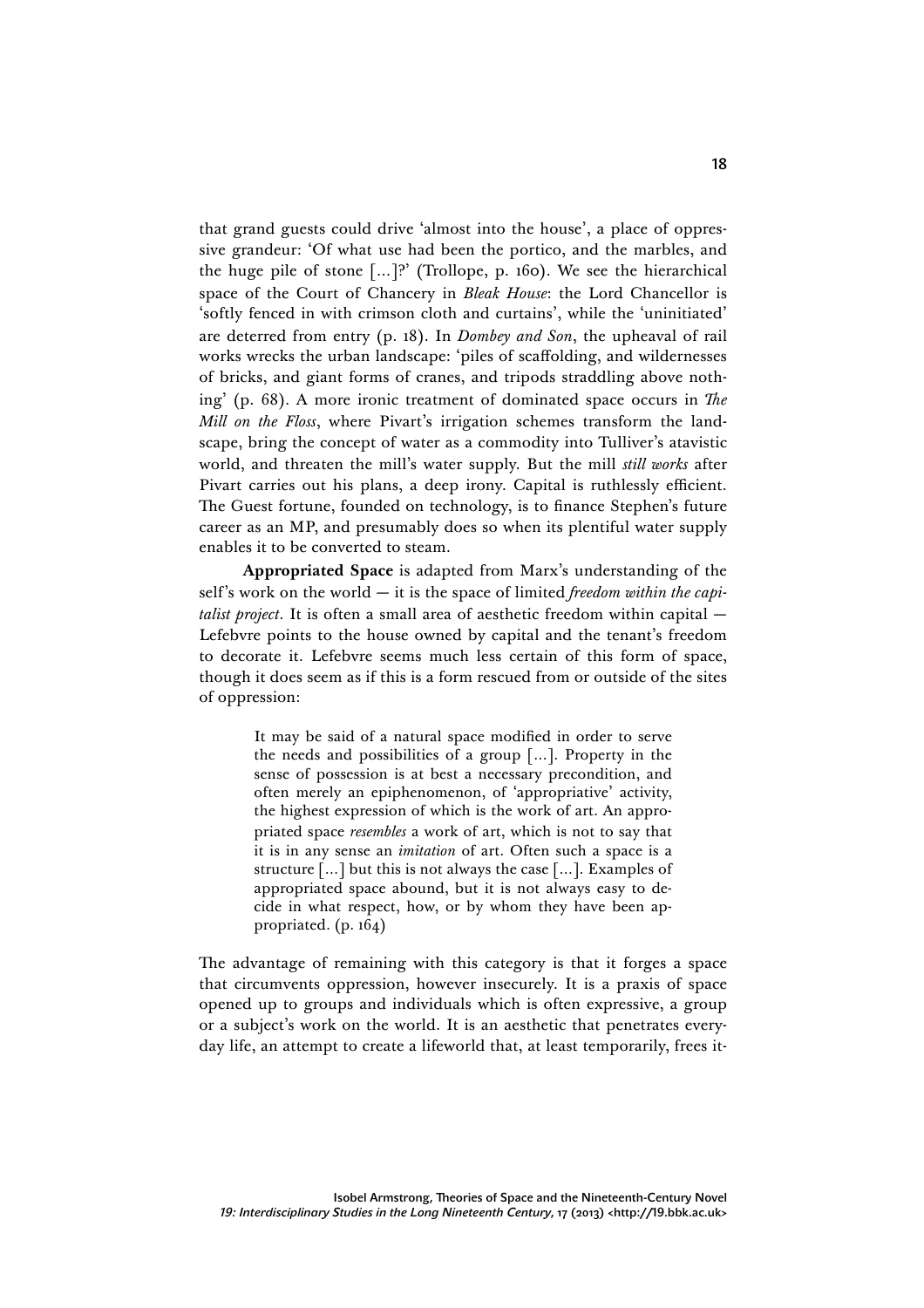self from dominated space. Ownership and property may be an element in appropriated space, but it is not the large-scale monopolistic and authoritarian ownership of capital. Lefebvre is careful to maintain that this is not an *individualist* space, even though the forms of sociality it reflects are not wholly clear to him. The forms of appropriated space in the novel are, however, fragile, and sometimes isolated. There is Fanny's appropriation of the schoolroom for her own purposes in *Mansfield Park*, the space of recycled objects, and William's picture of his ship, that is always invaded. There is the lonely Miss Tox's watering of her plants in *Dombey and Son*, and the community of men who gather round the space of archaic technology in the shelter of the obsolete ship's instruments — Sol, Captain Cuttle, and their pipe-smoking sociality. Perhaps more cheeringly but still fragile, there is the aesthetic space of the Hales' living room in *North and South*, where plants and fruit, china and furniture, are a form of use value, and where they are arranged to wrest warmth and frugal elegance for collective family life against the soot and harshness of a factory city, the abstract space of capital.

**Diverted Space** is space wrenched from power by individuals and groups, almost always the dispossessed. It is the space made by the outsider and the outcast. Lefebvre sees this as possibly emancipatory or revolutionary, although not in all cases (pp. 167–68). Squatters today and the taking over of the streets and of buildings by student protesters would be an example. In the nineteenth-century novel it is not an optimistic space, but does expose the space of domination with ruthless clarity. Jo the crossing sweeper 'diverts' the space of each doorstep he rests on before being moved on in *Bleak House.* The Gypsies of *The Mill on the Floss*, subject to laws of exclusion, cling to the side of the lane. They do not camp on the common, as Maggie expects.

When Lefebvre speaks of the space of representation and representational space, he is thinking of two rival forms of spatial conceptualization that exist in a state of contradiction and always in tension with lived space. By representation he means the conceptualization of space by those with power or at least the means to disseminate them — technologists, planners, social engineers (pp. 38–39). They are often responsible for the empirical and humanly made conditions of environmental space a kind of determinism of the environment. These are in conflict with the subjective forms (ideological if you like) *and* lived experience with which this same space is represented by individuals and groups. The space of representation and represented space work against one another. There is a struggle against the hegemonic norms of representation by the propo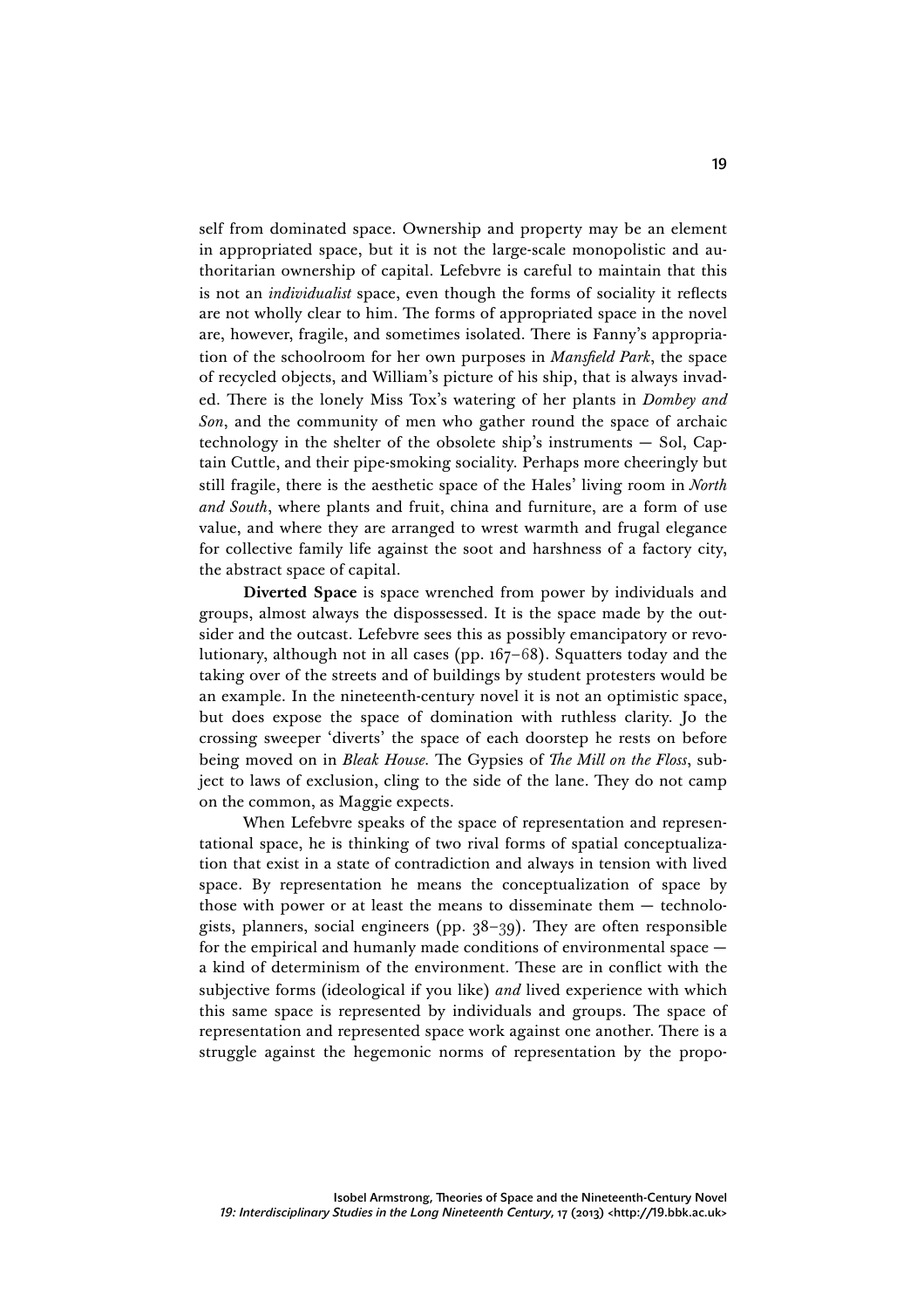nents of lived representational space. The boundary dispute in *Bleak House* in which Lawrence Boythorn is engaged with the Dedlock estate is an acting out of these rival space positions. More complexly, Esther is always longing for an ideal space that will transcend the constraints of her material space. Think of the hubris and narrowness of the environment Maggie occupies and her *screen* memories of it as idyll. Boys kill cats for fun, hunt rats, labourers jeer at Maggie's search for the Gypsies. Representational space makes the 'narrowest leaway' against represented space (Lefebvre, p. 50).

The advantage of thinking through Lefebvre's arguments is that they refuse to let one 'read off' a set of parallels with the novel. He argues that '*social spaces interpenetrate one another and/or superimpose themselves on one another*' (p. 86, emphasis in original). This provides an intricate agenda for analysing spatiality in the novel.

I have looked in some detail at Bachelard and Lefebvre, a phenomenologist and a materialist, because their work suggests heuristic strategies that search into the novel. There are other theorists to which I cannot do justice here: Michel Foucault's reading of 'Heterotopia', for example, or Deleuze and Guattari's understanding of 'striated' space.17 Foucault reads heterotopia as the space deemed as *other* that creates one *as other* to it. His example is the mirror, but also the social phenomenon of the asylum. What joins these spaces together is that they are socially outside, deemed to be unmediated spaces, bracketed — and make the self feel outside as a corollary. But the great heterotopia of the nineteenth-century novel is colonial space. One can say confidently that there is *no* nineteenth-century novel without a colonial space, however inconspicuous: Antigua (*Mansfield Park*); Africa or 'Boriboola Gha', India, the West Indies (*Bleak House*); Australia, India (*Dombey and Son*); India, South America (*North and South*)*.* These are ideologically fraught heterotopias. In *The Mill on the Floss*, the narrator speaks of a familiar and cherished 'home scene', 'the mother tongue of the imagination' created by an English wood in May: 'what grove of tropic palms, what strange ferns or splendid broad-petalled blossoms could ever' possess the same intensity as speed-

 <sup>17</sup> Michel Foucault, 'Of Other Spaces, Heterotopias', in *Michel Foucault, Info*.

<sup>&</sup>lt;http://foucault.info/documents/heteroTopia/foucault.heteroTopia.en.html> [accessed October 2013] (first publ. as 'Des espaces autres', *Architecture, Mouvement, Continuité*, 5 (1984), 46–49); Gilles Deleuze and Felix Guattari, *A Thousand Plateaus: Capitalism and Schizophrenia*, trans. by Brian Massumi (London: Continuum, 1988), pp. 490–97.